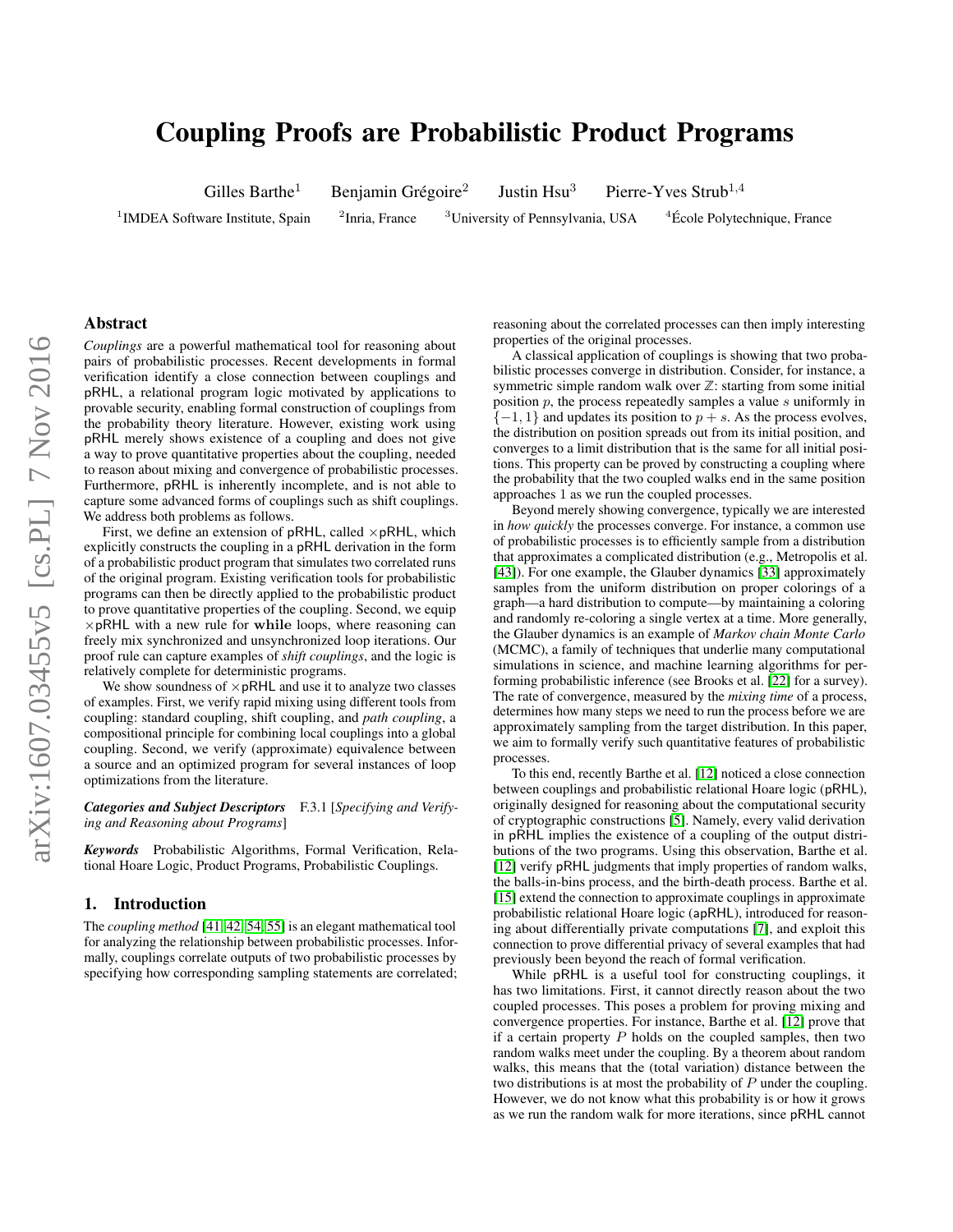reason about the coupled process. We run into similar difficulties if we try to prove convergence using *path coupling* [\[23\]](#page-12-6), a general construction that shows fast convergence by upper-bounding the expected distance when we make a transition from two coupled states. While we can express the transition function in code, pRHL cannot reason about expectations.

Second, pRHL cannot express some natural classes of couplings because the rule for while loops requires that both loops execute in lockstep. For instance, *shift couplings* [\[1\]](#page-12-7) allow the two processes to meet at a random time shift, e.g., the first process at time  $t_1$ could track the second process at some other time  $t_2 = t_1 + \delta$ . This incompleteness of pRHL is also a limitation for more standard applications of pRHL to program analysis, like validation of loop transformations, and more generally for any optimization that alters the control flow of the programs.

We address these problems as follows. First, we deepen the connection between pRHL and couplings with an observation that is reminiscent of proofs-as-programs: not only do pRHL judgements correspond to couplings, but pRHL *proofs* encode a *probabilistic product program* that constructs the distribution witnessing the coupling. This program is similar to existing product program constructions [\[6,](#page-12-8) [57\]](#page-13-5) in that it simulates two program executions with a single program. However, the probabilistic product also coordinates the samplings in the two executions, as specified by the coupling encoded in the original pRHL derivation. Second, we propose a general rule for while loops; our rule subsumes several existing rules and is sufficiently expressive to capture several examples of shift coupling. The resulting system, which we call *product* pRHL or  $\times$  pRHL for short, has several benefits.

First, we obtain a simple, algorithmic procedure to construct the probabilistic product given a pRHL derivation. The product directly simulates the coupled processes, so we can prove quantitative properties about probabilities or expected values of this coupling using existing probabilistic verification techniques. Moreover, intermediate assertions in a pRHL derivation can be soundly transported to the probabilistic product in  $\times$  pRHL derivations. For instance, we may prove synchronized control flow in pRHL, and directly assume this fact in the probabilistic product. Many facts are often practically easier to manipulate in pRHL, since pRHL works purely on non-probabilistic assertions.

Second, we obtain a powerful logic that can reason about many examples from the coupling literature, especially shift couplings, and from the translation validation literature, especially loop optimizations. On the foundational side, we prove that our logic is relatively complete for deterministic programs.

*Summary of contributions* We make the following contributions.

- We present a proof-relevant program logic  $\times$  pRHL that extracts a probabilistic product program from a valid derivation, and prove (using the Coq proof assistant) that the logic is sound.
- We propose new rules for loops and random sampling in  $\times$  pRHL. We also prove relative completeness for deterministic programs.
- We demonstrate several applications of  $\times$  pRHL to showing convergence of probabilistic processes; several of these examples use path coupling, a compositional tool for constructing couplings which bounds convergence in terms of expected properties of the coupling, and shift coupling, a generalization of coupling where the two processes are allowed to meet at different times. We show how to validate some common loop transformations.

# 2. Preliminaries

We begin by giving a bird's eye view of probabilistic couplings, which take output distributions from two probabilistic processes and place them in the same probabilistic space.

In the following, we will work with sub-distributions over discrete (finite or countable) sets.

**Definition 1.** A discrete sub-distribution over a set  $A$  is defined by a *mass function*  $\mu : A \to [0,1]$  such that  $\sum_{a \in A} \mu(a)$  is defined and bounded by 1. The quantity  $\sum_{a \in A} \mu(a) \in [0,1]$  is called the *weight of*  $\mu$  and denoted by  $|\mu|$ . The support supp $(\mu)$  of  $\mu$  is defined as  $\{x \in A \mid \mu(x) \neq 0\}$  and is discrete (i.e., countable) by construction. We denote the set of sub-distributions over A by Distr(A). A *distribution* is a sub-distribution with weight 1. The probability of an event P w.r.t.  $\mu$ , written  $Pr_{\mu}[P]$  (or  $Pr[P]$  when  $\mu$  is clear from the context), is defined as  $\sum_{\{x \in A \mid P(x)\}} \mu(x)$ .

One can equip distributions with a monadic structure using the Dirac distributions  $\mathbb{1}_x$  $\mathbb{1}_x$  $\mathbb{1}_x$  for the unit<sup>1</sup> and *distribution expectation*  $\mathbb{E}_{x \sim \mu}[M(x)]$  for the bind; if  $\mu$  is a distribution over A and M has type  $A \to \textbf{Distr}(B)$ , then the bind defines a distribution over B:

$$
\mathbb{E}_{a \sim \mu}[M(a)] : b \mapsto \sum_{a} \mu(a) \cdot M(a)(b).
$$

When working with sub-distributions over tuples, the probabilistic versions of the usual projections on tuples are called *marginals*. For distributions over pairs, we define the *first* and *second marginals*  $\pi_1(\mu)$  and  $\pi_2(\mu)$  of a distribution  $\mu$  over  $A \times B$  by  $\pi_1(\mu)(a) = \sum_{b \in B} \mu(a, b)$  and  $\pi_2(\mu)(b) = \sum_{a \in A} \mu(a, b)$ . For a distribution  $\mu$  over memories (i.e., maps from variables **Vars** to a set of values V) and a set of variables  $X \subseteq$  **Vars**, we define the X-marginal distribution of  $\mu$  as  $\pi_X(\mu)(m) = \sum \{ \mu(m') \mid \forall x \in$  $X. m'(x) = m(x)$ .

We can also construct a sub-distribution over tuples from two distributions: the *product* sub-distribution of sub-distributions  $\mu_1$ and  $\mu_2$  of equal weight is defined by

$$
(\mu_1 \times \mu_2)(a, b) = \mu_1(a) \cdot \mu_2(b).
$$

We are now ready to formally define coupling.

**Definition 2.** Two sub-distributions  $\mu_1, \mu_2$  resp. over A and B are said to be *coupled* with witness  $\mu \in \mathbf{Distr}(A \times B)$ , written  $\mu \blacktriangleleft \langle \mu_1 \& \mu_2 \rangle$ , iff  $\pi_1(\mu) = \mu_1$  and  $\pi_2(\mu) = \mu_2$ .

For  $\Psi \subseteq A \times B$ , we write  $\mu \blacktriangleleft_{\Psi} \langle \mu_1 \& \mu_2 \rangle$  if  $\mu \blacktriangleleft \langle \mu_1 \& \mu_2 \rangle$ and moreover supp $(\mu) \subseteq \Psi$ . We will sometimes abuse notation and call  $\mu$  a *coupling* of  $\mu_1$  and  $\mu_2$ .

As an example, suppose that  $A = B$  and  $\mu_1 = \mu_2$  are the uniform distributions. Then, any bijection  $f : A \rightarrow A$  gives a coupling of  $\mu_1$  and  $\mu_2$ ; we call the resulting coupling  $\mathcal{D}_f(A)$  so that  $\mathcal{D}_f(A) \triangleleft \langle \mu_1 \& \mu_2 \rangle$ . The coupling  $\mathcal{D}_f(A)$  assigns positive probability only to pairs  $(v, f, v)$  where  $v \in A$ .

For another example, suppose again that  $A = B$  and  $\mu_1 = \mu_2$ , but the distributions are not necessarily uniform. Then, the identity map id :  $A \rightarrow A$  always gives a coupling of  $\mu_1$  and  $\mu_2$ , correlating samples from both distributions to be the same. We will write  $\mathcal{D}^{-}(\mu_1)$  for the resulting coupling, so that  $\mathcal{D}^{-}(\mu_1) \blacktriangleleft \langle \mu_1 \& \mu_2 \rangle$ . If  $\mu_1$  is the uniform distribution we will sometime write  $\mathcal{D}^{-1}(A)$ instead of  $\mathcal{D}^=(\mu_1)$ . Note that  $\mathcal{D}^=(\mu_1)$  assigns positive probability only to pairs  $(v, v)$  with  $\mu_1(v), \mu_2(v) \neq 0$ .

To reason about convergence of probabilistic processes, we will use the total variation distance on distributions (also known as statistical distance).

**Definition 3.** Let  $\mu_1$  and  $\mu_2$  be sub-distributions over a countable set A. The *total variation* (TV) distance between  $\mu_1$  and  $\mu_2$  is defined by:

$$
TV(\mu_1, \mu_2) = \frac{1}{2} \sum_{a \in A} |\mu_1(a) - \mu_2(a)|.
$$

<span id="page-1-0"></span> $1 \mathbb{1}_x$  is the distribution where x has probability 1 and all other elements have probability 0.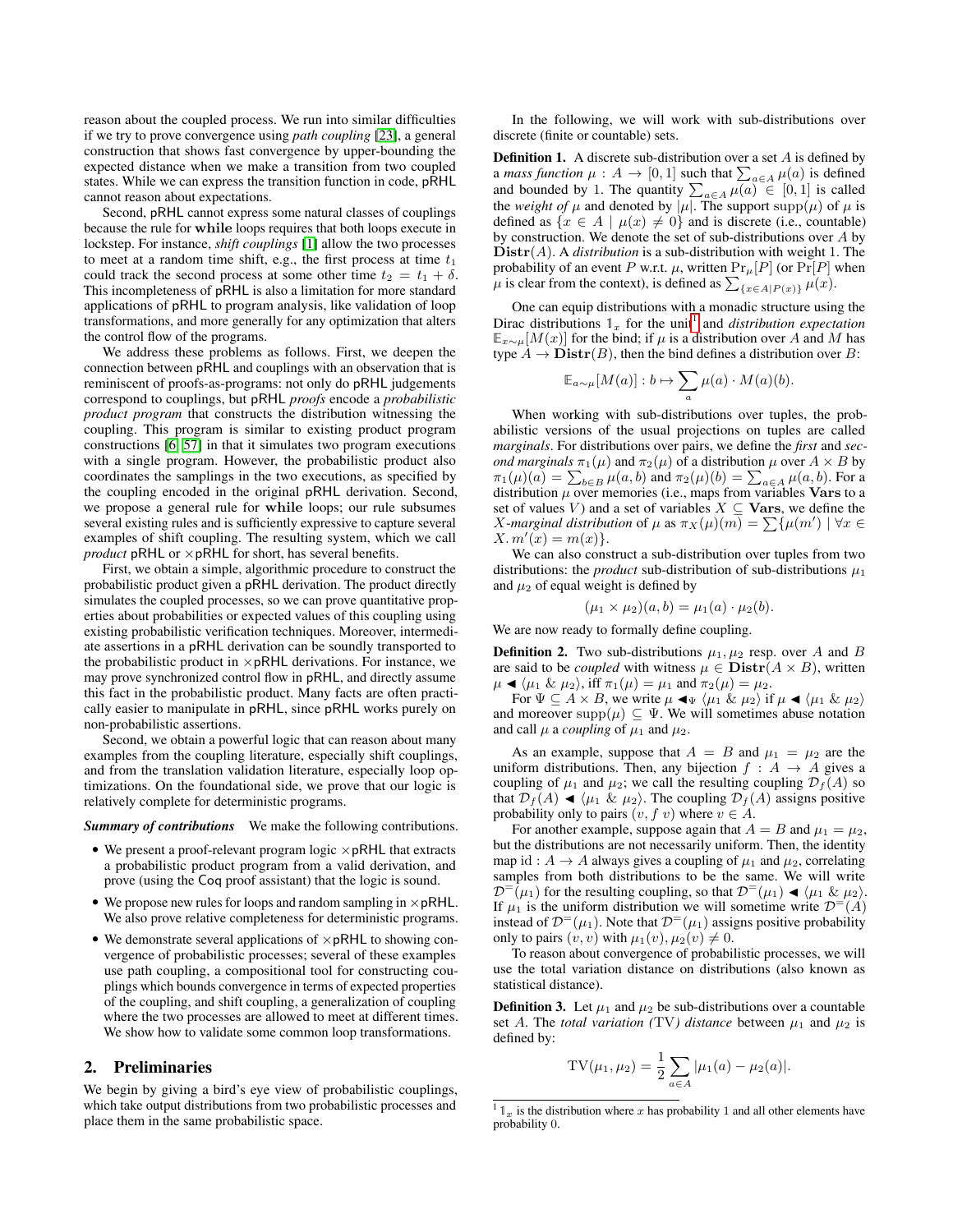To bound this distance, it is enough to find a coupling and bound the probability that the two coupled variables differ; this is the fundamental idea underlying the coupling method.

<span id="page-2-0"></span>**Theorem 4** (Fundamental theorem of couplings (e.g., [\[42\]](#page-13-1))). Let  $\mu_1$ *and*  $\mu_2$  *be distributions over a countable set. Then for any coupling*  $\mu$  *of*  $\mu_1$ ,  $\mu_2$ *, we have* 

$$
TV(\mu_1, \mu_2) \leq Pr_{(x, x') \sim \mu}[x \neq x'].
$$

# 3. Product Programs

#### 3.1 Language

We will work with a core, probabilistic imperative language with a command for random sampling from primitive distributions. The set of commands is defined as follows:

| $C ::=$ skip                                        | noop                     |
|-----------------------------------------------------|--------------------------|
| abort                                               | abort                    |
| $\mathcal{X} \leftarrow \mathcal{E}$                | deterministic assignment |
| $\mathcal{X} \triangleq \mathcal{D}(\mathcal{E})$   | probabilistic assignment |
| C: C                                                | sequencing               |
| if $\mathcal E$ then $\mathcal C$ else $\mathcal C$ | conditional              |
| while $\mathcal E$ do $\mathcal C$                  | while loop               |
|                                                     |                          |

Here,  $X$  is a set of *variables*,  $E$  is a set of (deterministic) *expressions*, and D is a set of *distribution expressions*. Variables and expressions are typed, ranging over booleans, integers, lists, etc. The expression grammar is entirely standard, and we omit it. We will use metavariables c to represent commands, e to represents expressions, and g to represent distribution expressions.

We will use several shorthands for commands: if  $e$  then  $c$ for if  $e$  then  $c$  else skip, abort for the looping command while  $\top$  do skip, and  $c^{e,k}$  for the k-fold composition of c restricted to e. Formally,

$$
c^{e,k} \triangleq i \leftarrow 0; \text{while } (i < k) \land e \text{ do } c; i \rightarrow \perp
$$

where  $\iota$  is a fresh variable. We allow  $k$  to be an arbitrary expression; when  $k$  is a constant,

$$
\vdash c^{e,k} \equiv \overbrace{\textbf{if } e \textbf{ then } c; \ldots; \textbf{if } e \textbf{ then } c}^{k \textbf{ times}}
$$

for the simple notion of program equivalence introduced in Figure [2.](#page-3-0)

The denotational semantics of programs is adapted from the seminal work of Kozen [\[36\]](#page-13-6). We first interpret every ground type T as a set  $T$ ; other constructors C are interpreted as functions  $\llbracket C \rrbracket$  that respect their arities. The semantics of expressions and distribution expressions, denoted  $\llbracket e \rrbracket_m$  and  $\llbracket g \rrbracket_m$  respectively, are parameterized by a *state* m (also called a *memory*), and are defined in the usual way. Finally, commands are interpreted as a function from memories to sub-distributions over memories, where memories are finite maps from variables to values. Formally, we let  $\text{State}_X$ denote the set of memories over the finite set of variables X. Moreover, we use  $\uplus$  to denote the standard disjoint union on finite maps, so  $\uplus$  : State $_{X_1}$   $\times$  State $_{X_2}$   $\rightarrow$  State $_{X_1\cup X_2}$  for disjoint finite sets  $X_1$  and  $X_2$ . The interpretation of c, written  $\llbracket c \rrbracket$ , is a function from State<sub>X</sub> to  $\text{Distr}(\text{State}_X)$ , where  $\text{Vars}(c) = X$ . The definition of  $\llbracket \cdot \rrbracket$  is given in Figure [1;](#page-3-1) note that  $c^{b,k}$  is slightly different than  $c_k$ , as the former unrolls the loop k times, while the different than  $c_{b,k}$ , as the former unrolls the loop  $k$  times, while the latter also drops (via the abort instruction) executions that do not exit the loop after  $k$  iterations.

Last, for any predicate over memories  $\Phi$ , we say that a command is Φ-*lossless* iff for any memory m s.t.  $\Phi(m)$ , the weight of  $\llbracket c \rrbracket_m$  is equal to 1; intuitively, such a command terminates with probability 1 from every initial memory satisfying Φ. A command is *lossless* if it is  $\top$ -lossless, i.e. if  $\left|\llbracket c \rrbracket_m\right| = 1$  for every memory m.

## 3.2 Proof System

Our proof system manipulates judgments of the form:

$$
\left\{\Phi\right\} \begin{array}{c} c_1 \\ c_2 \end{array} \left\{\Psi\right\} \rightsquigarrow c
$$

where  $c_1$ ,  $c_2$  are statements over disjoint variables and  $\Phi$  and  $\Psi$  are assertions over the variables of  $c_1$  and  $c_2$ . We will not set a specific syntax for assertions, but one natural choice is first-order formulas over the program variables of both programs.

Informally, the judgment is valid if  $c$  is a probabilistic product program for  $c_1$  and  $c_2$  under the pre-condition  $\Phi$ , i.e. for every initial memory  $m = m_1 \oplus m_2$  satisfying the pre-condition  $\Phi$ , the sub-distribution  $[\![c]\!]_m$  is a coupling for  $[\![c_1]\!]_{m_1}$  and  $[\![c_2]\!]_{m_2}$ , and moreover supp $(\llbracket c \rrbracket_m)$  only contains states that satisfy  $\Psi$ .

## Definition 5 (Valid judgment).

- Two commands  $c_1$  and  $c_2$  are *separable* iff their variables are disjoint, i.e.  $\textbf{Vars}(c_1) \cap \textbf{Vars}(c_2) = \emptyset$ .
- A judgment  $\left\{\Phi\right\}$   $c_1$  $\overline{c_2}$  $\left\{\Psi\right\} \rightsquigarrow c$  is *valid* iff the commands  $c_1$  and  $c_2$  are separable and for every memory  $m = m_1 \oplus m_2$ such that  $m \models \Phi$ , we have

$$
[\![c]\!]_m \blacktriangleleft_\Psi \langle (\llbracket c_1 \rrbracket_{m_1}) \And (\llbracket c_2 \rrbracket_{m_2}) \rangle.
$$

For comparison, judgments in pRHL are of the form

$$
\left\{\Phi\right\} \begin{array}{c} c_1 \\ c_2 \end{array} \left\{\Psi\right\}
$$

and assert that for every initial memory  $m = m_1 \oplus m_2$  such that  $m \models \Phi$ , there exists a coupling  $\mu$  such that

$$
\mu \triangleleft_{\Psi} \langle (\llbracket c_1 \rrbracket_{m_1}) \& (\llbracket c_2 \rrbracket_{m_2}) \rangle.
$$

In contrast, our notion of judgment is *proof-relevant*, since the derivation of the judgment guides the product construction. We briefly comment on several rules in our system, presented in Fig. [3.](#page-4-0) The [CONSEQ] rule is similar to the rule of consequence, and reflects that validity is preserved by weakening the post-condition and strengthening the pre-condition; none of the programs is modified in this case.

The [FALSE] rule corresponds to the fact that under a false precondition nothing needs to be proved.

The [CASE] rule allows proving a judgment by case analysis; specifically, the validity of a judgment with pre-condition  $\Phi$  can be established from the validity of two judgments, one where the pre-condition is strengthened with  $e$  and the other where the precondition is strengthened with  $\neg e$ . The product program is of the form if e then c else c', where c and  $c^{\prime}$  correspond to the product programs built from the proofs of the first and second premises respectively.

The [STRUCT] rule allows replacing programs by provably equivalent programs. The rules for proving program equivalence are given in Figure [2,](#page-3-0) and manipulate judgments of the form  $\Phi \vdash c \equiv c'$ , where  $\Phi$  is a relational assertion. We only introduce equations that are needed for recovering derived rules, striving to keep the notion of structural equivalence as simple as possible.

The [ASSG] rule corresponds to the pRHL rule for assignments; in this case, the product program is simply the sequential composition of the two assignments.

The [RAND] rule informally takes a coupling between the two distributions used for sampling in the left and right program, and produces a product program that draws the pair of correlated samples from the coupling. Since our language supports sampling from distribution expressions and not only distributions, the rule asks for the existence of a coupling for each interpretation of the distribution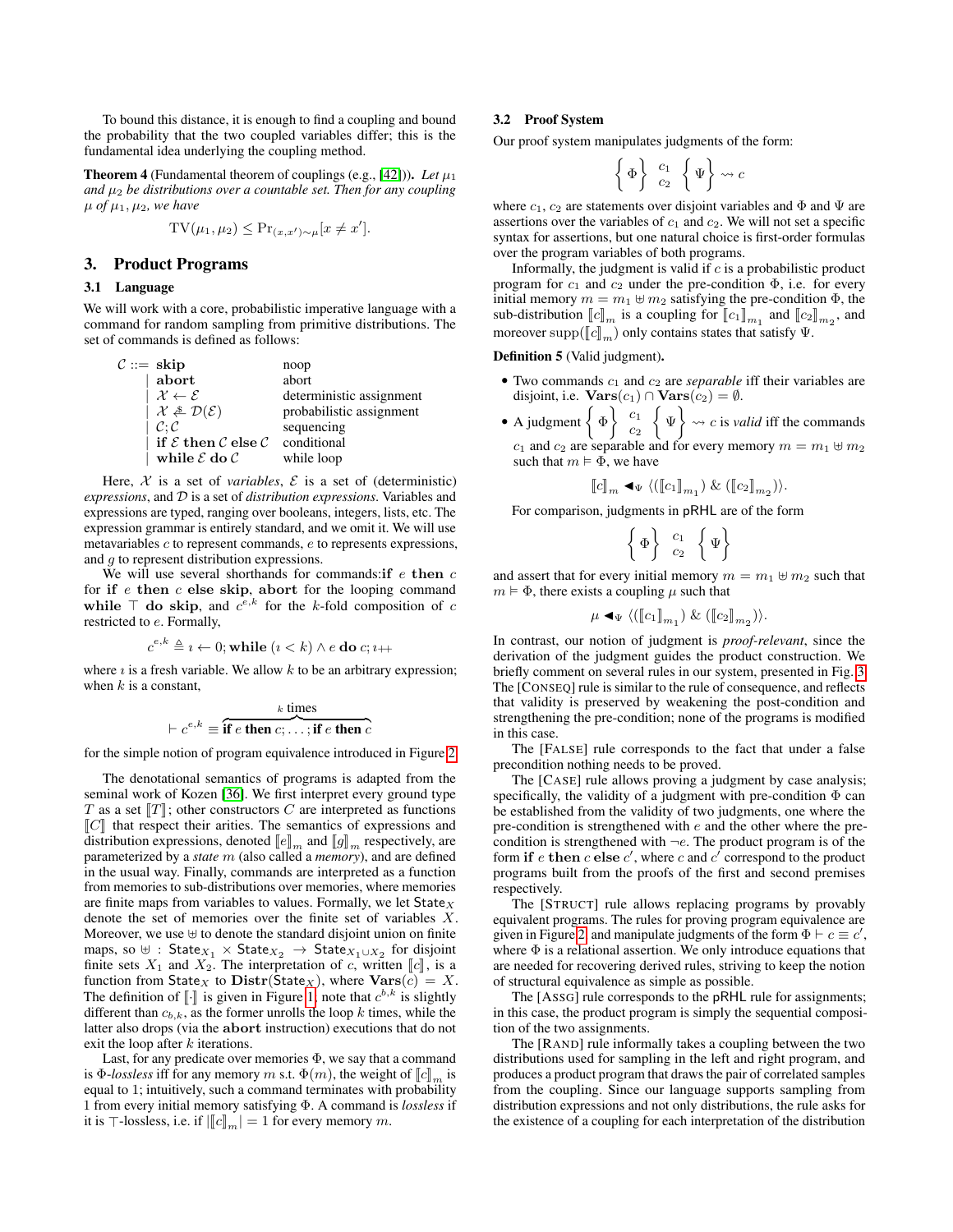$$
\begin{aligned} \llbracket \textbf{skip} \rrbracket_m &= 1_m & \llbracket \textbf{abort} \rrbracket_m &= 0 \\ \llbracket x \leftarrow e \rrbracket_m &= 1_{m[x:=\llbracket e \rrbracket_m]} & \llbracket x \overset{\textbf{a}}{\leftarrow} g \rrbracket_m = \mathbb{E}_{v \sim \llbracket g \rrbracket_m} [1_{m[x:=v]}] \\ \llbracket c_1;c_2 \rrbracket_m &= \mathbb{E}_{m' \sim \llbracket c_1 \rrbracket_m} [ \llbracket c_2 \rrbracket_m ] & \llbracket \textbf{if } e \textbf{ then } s_1 \textbf{ else } s_2 \rrbracket_m = \textbf{if } \llbracket e \rrbracket_m \textbf{ then } \llbracket c_1 \rrbracket_m \textbf{ else } \llbracket c_2 \rrbracket_m \end{aligned}
$$

$$
n \text{ times}
$$

 $\llbracket \textbf{while } b \textbf{ do } c \rrbracket_m = \lim_{n \to \infty} \, \llbracket c_{[b,n]} \rrbracket_m$ where  $c_{[b,n]} \triangleq \overbrace{\textbf{if } b \textbf{ then } c; \ldots; \textbf{if } b \textbf{ then } c; \textbf{if } b \textbf{ then } \textbf{abort}}$ 

#### <span id="page-3-1"></span>Figure 1. Interpretation of commands

expressions under a valuation satisfying the pre-condition  $\Phi$  of the judgment. Furthermore, note that the rule requires that every element in the support of the coupling validates the post-condition. This is similar to pRHL, and is a natural requirement given the notion of valid judgment. However, the rule is strictly more general than the corresponding pRHL rule, which is restricted to the case where  $\Psi$  is the graph of some bijection.

The [SEQ] rule for sequential composition simply composes the two product programs in sequence. This rule reflects the compositional property of couplings.

The [WHILE] rule for while loops constructs a product program that interleaves synchronous and asynchronous executions of the loop bodies. The first premise establishes that  $k_1$  and  $k_2$  are strictly positive when the loop invariant  $\Psi$  holds. Then, we specify an expression e—which may mention variables from both sides—that holds true exactly when at least one of the guards is true.

Next, the notation  $\oplus \{p_0, p_1, p_2\}$  indicates that exactly one of the tests  $p_0$ ,  $p_1$ , and  $p_2$  must hold. These predicates guide the construction of the product program. If  $p_0$  holds, then both guards should be equal and we can execute the two sides  $k_1$  and  $k_2$ iterations respectively, preserving the loop invariant  $\Psi$ . If  $p_1$  holds and the right loop has not terminated yet, then the left loop also has not terminated yet (i.e.,  $e_2$  holds), we may execute the left loop one iteration. If  $p_2$  holds and the left loop has not terminated yet (i.e.,  $e_1$ ) holds), then the right loop also has not terminated yet and we may execute the right loop one iteration.

The last pair of premises deal with termination. Note that some condition on termination is needed for soundness of the logic: if the left loop terminates with probability 1 while the right loop terminates with probability 0 (i.e., never), it is impossible to construct a valid product program since there is no distribution on pairs that has first marginal with weight 1 and second marginal with weight 0. So, we require that the first and second loops are lossless assuming  $p_1$ and  $p_2$  respectively. This ensures that with probability 1, there are only finitely many steps where we execute the left or right loop separately. Note that the product program may still fail to terminate with positive probability since there may be infinite sequences of iterations where  $p_0$  holds so both loops advance, but both programs will yield sub-distributions with the *same* weight so we can still find a coupling.

With these premises, the construction of the product program is straightforward. At the top level, the product continues as long as  $e$ is true, i.e., while at least one of the two loops can make progress. Each iteration, it performs a case analysis on the three predicates. If  $p<sub>0</sub>$  holds, then we execute the product from running the two loops up to  $k_1$  and  $k_2$  iterations respectively. If  $p_1$  holds, then we execute the product from running the left loop one iteration; if  $p_2$  then we execute the product from running the right loop one iteration.

## Derived rules

Presentations of relational Hoare logic often include *one-sided rules*, which are based on the analysis of a single program (rather than

| $\Phi \vdash c \equiv c$                                                                        | $\Phi \vdash c_1 \equiv c_2$<br>$\Phi \vdash c_2 \equiv c_1$                                                                                                                                                                    | $\Phi \vdash x \triangleq 1_x \equiv \textbf{skip}$                                                   |
|-------------------------------------------------------------------------------------------------|---------------------------------------------------------------------------------------------------------------------------------------------------------------------------------------------------------------------------------|-------------------------------------------------------------------------------------------------------|
| $\Phi \implies x = e$<br>$\Phi \vdash x \leftarrow e \equiv s\overline{\textbf{kip}}$           |                                                                                                                                                                                                                                 | $\Phi \vdash c;$ <b>skip</b> $\equiv c$ $\Phi \vdash$ <b>skip</b> ; $c \equiv c$                      |
|                                                                                                 | $\Phi \vdash c_1 \equiv c'_1$<br>$\Phi \vdash c_1; c_2 \equiv c'_1; c_2$                                                                                                                                                        | $\top \vdash c_2 \equiv c_2'$<br>$\overline{\Phi \vdash c_1;c_2 \equiv c_1;c_2'}$                     |
| $\Phi \implies e$<br>$\Phi \vdash \textbf{if } e \textbf{ then } c \textbf{ else } c' \equiv c$ |                                                                                                                                                                                                                                 | $\Phi \implies \neg e$<br>$\Phi \vdash \textbf{if } e \textbf{ then } c \textbf{ else } c' \equiv c'$ |
|                                                                                                 | $\Phi \wedge e \vdash c_1 \equiv c_2 \qquad \Phi \wedge \neg e \vdash c'_1 \equiv c'_2$<br>$\Phi \vdash \textbf{if } e \textbf{ then } c_1 \textbf{ else } c'_1 \equiv \textbf{if } e \textbf{ then } c_2 \textbf{ else } c'_2$ |                                                                                                       |
|                                                                                                 | $e \vdash c \equiv c'$<br>$\Phi \vdash$ while e do $c \equiv$ while e do $c'$                                                                                                                                                   |                                                                                                       |
|                                                                                                 |                                                                                                                                                                                                                                 |                                                                                                       |

 $\Phi \vdash \mathbf{while} \ e \ \mathbf{do} \ c \equiv \mathbf{if} \ e \ \mathbf{then} \ (c; \mathbf{while} \ e \ \mathbf{do} \ c)$ 

<span id="page-3-0"></span>Figure 2. Equivalence rules

two). By reasoning about program equivalence, we can derive all one-sided rules and the two-sided rules of conditionals and loops from pRHL, presented in Fig. [4,](#page-5-0) within our system.<sup>[2](#page-3-2)</sup>

Proposition 6. *All the rules in Figure [4](#page-5-0) (and their symmetric version) are derived rules.*

We briefly comment on some of the derived rules. The [ASSG-L] rule is the one-sided rule for assignment. It can be derived from its two-sided counterpart, the [ASSG] rule, using the [STRUCT] rule.

The [RAND-L] rule is the one-sided rule for random sampling. It can be derived from its two-sided counterpart, the [RAND] rule, using the [STRUCT] rule and the fact that the product distribution  $\mu_1 \times \mu_2$  is a valid coupling of proper distributions  $\mu_1$  and  $\mu_2$ .

We have one-sided and two-sided rules for conditionals. The [COND-L] rule is the one-sided version; it can be derived from the [CASE] and [STRUCT] rules. The [COND-S] rule is the two-sided version; the rule assumes that the two guards of the conditional statements are synchronized, so that one must only need to reason about the cases where both statements enter the true branch, and the case where both statements enter the false branch. It can be derived from the [CASE], [STRUCT], and [FALSE] rules.

<span id="page-3-2"></span><sup>&</sup>lt;sup>2</sup> In fact, the one-sided and two-sided rules are inter-derivable for all constructions except random assignments and loops.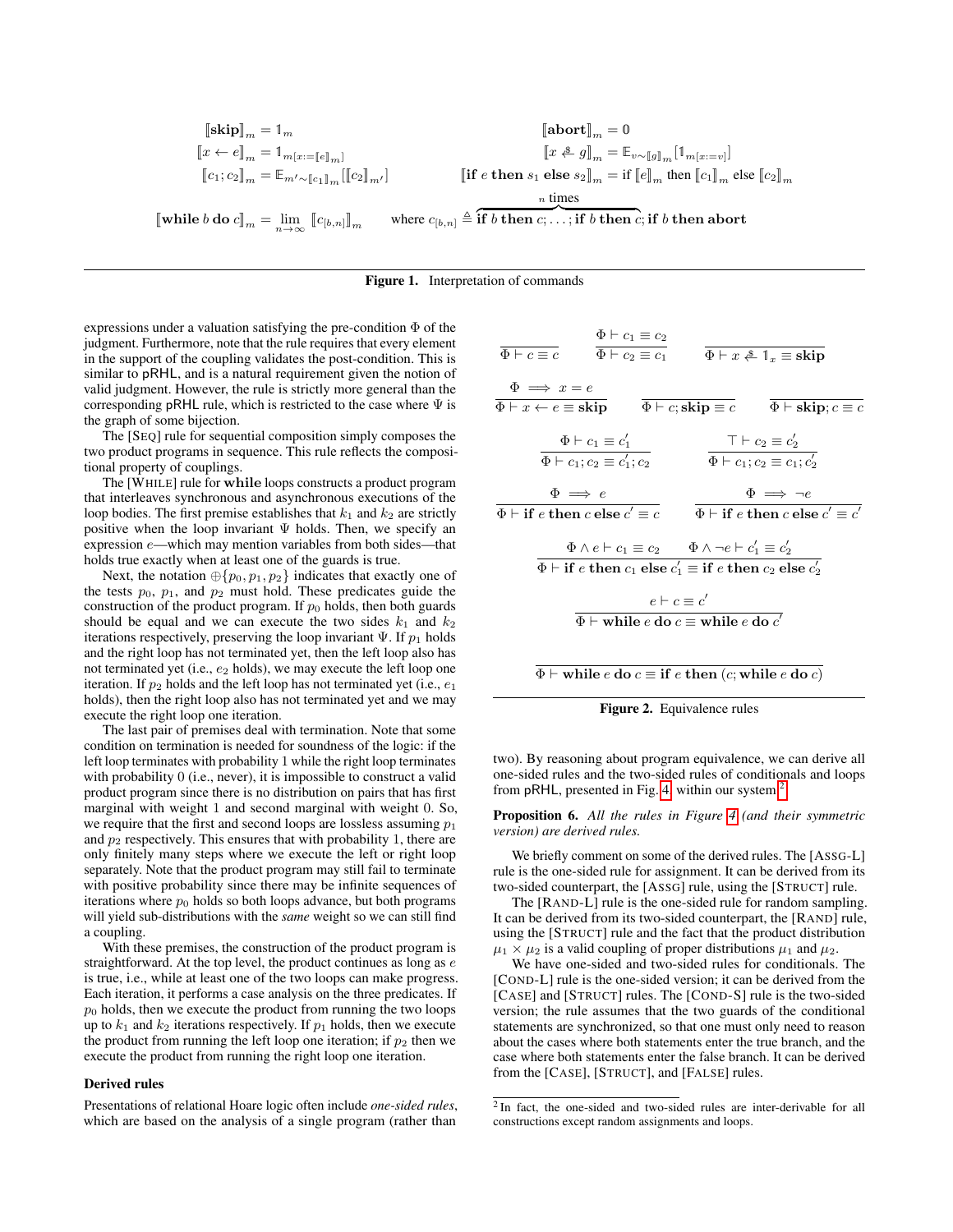$$
\cos\left\{\Phi\right\} \xrightarrow{c_1} \begin{pmatrix} \frac{1}{2} \\ \frac{1}{2} \end{pmatrix} \xrightarrow{c_2} \begin{pmatrix} \frac{1}{2} \\ \frac{1}{2} \end{pmatrix} \xrightarrow{c_1} \begin{pmatrix} c_1 \\ c_2 \end{pmatrix} \xrightarrow{c_2} \begin{pmatrix} \frac{1}{2} \\ \frac{1}{2} \end{pmatrix} \xrightarrow{c_2} \begin{pmatrix} \frac{1}{2} \\ \frac{1}{2} \end{pmatrix} \xrightarrow{c_2} \begin{pmatrix} \frac{1}{2} \\ \frac{1}{2} \end{pmatrix} \xrightarrow{c_2} \begin{pmatrix} \frac{1}{2} \\ \frac{1}{2} \end{pmatrix} \xrightarrow{c_2} \begin{pmatrix} \frac{1}{2} \\ \frac{1}{2} \end{pmatrix} \xrightarrow{c_2} \begin{pmatrix} \frac{1}{2} \\ \frac{1}{2} \end{pmatrix} \xrightarrow{c_2} \begin{pmatrix} \frac{1}{2} \\ \frac{1}{2} \end{pmatrix} \xrightarrow{c_2} \begin{pmatrix} \frac{1}{2} \\ \frac{1}{2} \end{pmatrix} \xrightarrow{c_2} \begin{pmatrix} \frac{1}{2} \\ \frac{1}{2} \end{pmatrix} \xrightarrow{c_2} \begin{pmatrix} \frac{1}{2} \\ \frac{1}{2} \end{pmatrix} \xrightarrow{c_2} \begin{pmatrix} \frac{1}{2} \\ \frac{1}{2} \end{pmatrix} \xrightarrow{c_2} \begin{pmatrix} \frac{1}{2} \\ \frac{1}{2} \end{pmatrix} \xrightarrow{c_2} \begin{pmatrix} \frac{1}{2} \\ \frac{1}{2} \end{pmatrix} \xrightarrow{c_2} \begin{pmatrix} \frac{1}{2} \\ \frac{1}{2} \end{pmatrix} \xrightarrow{c_2} \begin{pmatrix} \frac{1}{2} \\ \frac{1}{2} \end{pmatrix} \xrightarrow{c_2} \begin{pmatrix} \frac{1}{2} \\ \frac{1}{2} \end{pmatrix} \xrightarrow{c_2} \begin{pmatrix} \frac{1}{2} \\ \frac{1}{2} \end{pmatrix} \xrightarrow{c_2} \begin{pmatrix} \frac{1}{2} \\ \frac{1}{2} \end{pmatrix} \xrightarrow{c_2} \begin{pmatrix} \frac{1}{2} \\
$$



We also have one-sided and two-sided rules for loops. The [WHILE-L] rule corresponds to the pRHL one-sided rule for while loops; it can be derived from the [WHILE] rule by setting  $p_1 = \top$ ,  $p_0 = p_2 = \perp$ , and  $k_1 = k_2 = 1$ ,  $e = e_1$ ,  $e_2 = \perp$ ,  $c_2 =$ **skip** and using the [STRUCT] and [FALSE] rules. The rule [WHILE-S] corresponds to the pRHL two-sided rule for while loops. This rule assumes that the two loops are synchronized, i.e., the guards of the two loops are equal assuming the loop invariant. This rule can be derived from the general [WHILE] rule by setting  $p_0 = \top$ ,  $p_1 = p_2 = \perp$ , and  $k_1 = k_2 = 1$ , and  $e = e_1$ , and using the [FALSE] rule.

#### 3.3 Soundness and Relative Completeness

We have formally verified the soundness theorem below in the Coq proof assistant, with its Ssreflect extension.

Theorem 7 (Soundness). *Every derivable judgment is valid.*

*Proof sketch.* The proof is by induction on the proof derivation. We only detail the case for the rule [WHILE], using the same notations of Fig. [3.](#page-4-0) It is immediate that the product program satisfies the postcondition: i) the loop condition e does not hold after the execution of the loop by construction, and ii) the rule premises ensure that <span id="page-4-0"></span>the loop body of the product program preserves the invariant Ψ. We are left to prove that the semantics of the projections of the product program correspond to respective semantics of the original programs. We here detail the proof for first projection, the one for the second projection being similar.

Let m s.t.  $m \models \Psi$ . We want to prove that  $[\![w_1]\!]_{m_1} =$  $\pi_1(\llbracket w \rrbracket_m)$  where  $m_1 \triangleq \pi_1(m)$ ,  $w \triangleq$  while e do c and  $w_1 \triangleq$  while  $e_1$  do  $c_1$ . We prove this equation by verifying the double inequality  $[\![w_1]\!]_{m_1} \preceq \pi_1([\![w]\!]_m)$  and  $\pi_1([\![w]\!]_m) \preceq [\![w_1]\!]_{m_1}$ <br>where  $\preceq$  denotes the pointwise ordering of functions. We only detail where  $\preceq$  denotes the pointwise ordering of functions. We only detail the first one, the proof for the latter being similar. By definition of  $[\![w_1]\!]_{m_1}$  as  $\lim_{n\to\infty} [\![c_1]_{[e_1,n]}] \!]_{m_1}$ , proving the first inequality can be reduced to proving that  $[\![c_{1}[e_{1,n}]\!]_{m_1} \preceq \pi_1([\![w]\!]_m)$  for any  $n \in \mathbb{N}$ . We proceed by induction on n and only detail the inductive case, the base case being immediate. We here do a case analysis on  $\llbracket e_1 \rrbracket_m$ . Here too, by lack of space, we only detail the more technical case where  $[\![e_1]\!]_m$  holds. We then proceed by case analysis<br>on  $[\![p_0]\!]_m$  and  $[\![p_0]\!]_m$  all of them being pairwise mutually on  $\llbracket p_0 \rrbracket_m$ ,  $\llbracket p_1 \rrbracket_m$  and  $\llbracket p_2 \rrbracket_m$ , all of them being pairwise mutually exclusive:

• If  $[p_0]_m$  holds, then

$$
\left[\!\left[ c_{1\left[e_{1},n+1\right]}\right]\!\right]_{m_{1}}=\mathbb{E}_{m'\sim\left[\!\left[c_{1}\right]\!\right]_{m_{1}}}\!\left[\!\left[\!\left[c_{1\left[e_{1},n\right]}\right]\!\right]_{m'}\!\right]
$$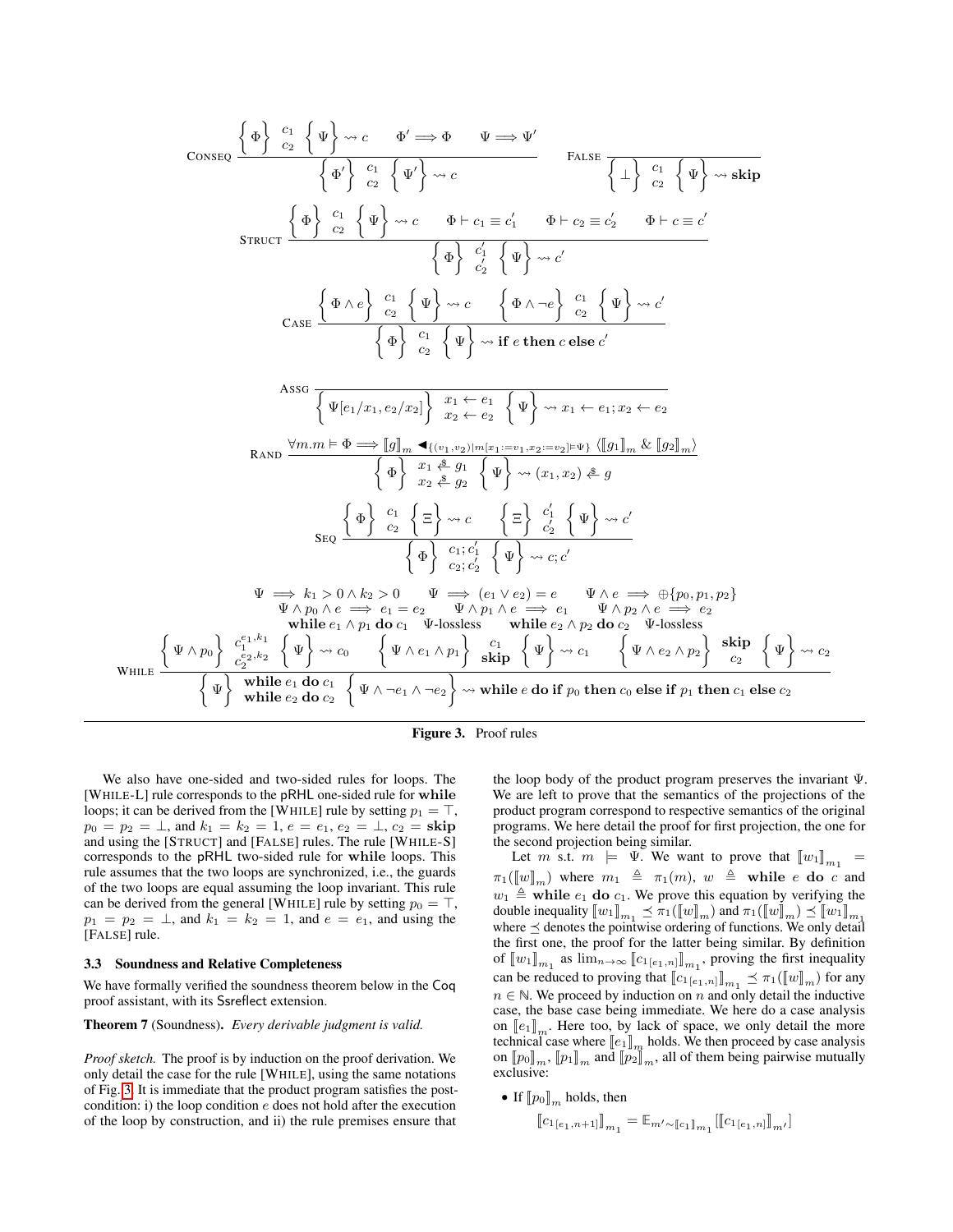Assof-L

\n
$$
\frac{\sqrt{w_{e1}w_{e1}}}{\sqrt{w_{e1}w_{e1}w_{e1}}} = \frac{\mu_1 \text{ lossless}}{\mu_1 \text{ lossless}} \left\{\Psi_2 \rightarrow x_1 \leftarrow e_1
$$
\n
$$
\frac{\mu_1 \text{ lossless}}{\mu_1 \text{ disp}} \left\{\Psi_1 \rightarrow x_1 \leftarrow e_1
$$
\n
$$
\frac{\mu_1 \text{ lossless}}{\mu_1 \text{ disp}} \left\{\Psi_1 \rightarrow x_1 \leftarrow e_1 \left\{\Psi_1 \rightarrow x_1 \leftarrow e_1 \left\{\Psi_1 \rightarrow x_1 \leftarrow e_1 \left\{\Psi_1 \rightarrow x_1 \leftarrow e_1 \left\{\Psi_1 \rightarrow x_1 \leftarrow e_1 \left\{\Psi_1 \rightarrow x_1 \leftarrow e_1 \left\{\Psi_1 \rightarrow x_1 \leftarrow e_1 \left\{\Psi_1 \rightarrow x_1 \leftarrow e_1 \left\{\Psi_1 \rightarrow x_1 \leftarrow e_1 \left\{\Psi_1 \rightarrow x_1 \leftarrow e_1 \left\{\Psi_1 \rightarrow x_1 \leftarrow e_1 \left\{\Psi_1 \rightarrow x_1 \leftarrow e_1 \left\{\Psi_1 \rightarrow x_1 \leftarrow e_1 \left\{\Psi_1 \rightarrow x_1 \leftarrow e_1 \left\{\Psi_1 \rightarrow x_1 \leftarrow e_1 \left\{\Psi_1 \rightarrow x_1 \leftarrow e_1 \left\{\Psi_1 \rightarrow x_1 \leftarrow e_1 \left\{\Psi_1 \rightarrow x_1 \leftarrow e_1 \left\{\Psi_1 \rightarrow x_1 \leftarrow e_1 \left\{\Psi_1 \rightarrow x_1 \leftarrow e_1 \left\{\Psi_1 \rightarrow x_1 \leftarrow e_1 \left\{\Psi_1 \rightarrow x_1 \leftarrow e_1 \left\{\Psi_1 \rightarrow x_1 \leftarrow e_1 \left\{\Psi_1 \rightarrow x_1 \leftarrow e_1 \left\{\Psi_1 \rightarrow x_1 \leftarrow e_1 \left\{\Psi_1 \rightarrow x_1 \leftarrow e_1 \left\{\Psi_1 \rightarrow x_1 \leftarrow e_1 \left\{\Psi_1 \rightarrow x_1 \leftarrow e_1 \left\{\Psi_1 \rightarrow x_1 \leftarrow e_1 \left\{\Psi_1 \rightarrow x_1 \leftarrow e_1 \left\{\{\Psi_1 \rightarrow x_1 \leftarrow e_1 \left\{\Psi_1 \rightarrow x_1 \leftarrow e_1 \left\{\{\Psi_1 \rightarrow x_1 \leftarrow e_1 \left
$$

Figure 4. Derived rules

$$
\leq \mathbb{E}_{m' \sim [\![c_1^{e_1}, k_1]\!]_{m_1}} [[[c_{1[e_1, n]}]]_{m'}]
$$
  
= 
$$
\mathbb{E}_{m' \sim [\![c_0]\!]_m} [[[c_{1[e_1, n]}]]_{m'}] = [[w]]_m.
$$

• If  $[p_1]_m$  holds, then

$$
\begin{cases} \llbracket w \rrbracket_m = \mathbb{E}_{m' \sim [\![c_1]\!]_m} [\llbracket w \rrbracket_{m'}] \\ \llbracket c_1 \rrbracket_{e_1, n+1} \rrbracket_{m_1} = \mathbb{E}_{m' \sim [\![c_1]\!]_{m_1}} [\llbracket c_1 \rrbracket_{e_1, n} \rrbracket_{m'}]. \end{cases}
$$

We conclude by an immediate application of the induction hypothesis, using the monotony of the distribution expectation operator.

• If  $[p_2]_m$  holds, then

$$
\llbracket c_{1[e_1, n+1]} \rrbracket_{m_1} = \mathbb{E}_{m' \sim \pi_1(\llbracket s \rrbracket_m)} [\llbracket c_{1[e_1, n+1]} \rrbracket_{m'}]
$$

where  $s \triangleq$  while  $e_2 \wedge p_2$  do  $c_2$ ; w. Note that after having executed while  $e_2 \wedge p_2$  do  $c_2$  —which is lossless—  $\Psi$  and  $e_1$  still hold while  $e_2$  does not. By the premises of the rule,  $p_2$ must then be false, so  $p_0 \oplus p_1$  holds for every memory m' in the support of  $\pi_1([\![s]\!]_m)$ . In that case, following the two first cases,<br>we know that  $[\![c_1, \ldots, s]\!] \preceq \pi_1([\![u]\!]$ . Hence we know that  $[[c_{1}[e_{1},n+1]]_{m'} \preceq \pi_1([w]]_{m'})$ . Hence,

$$
\begin{aligned} \llbracket c_{1[e_1, n+1]} \rrbracket_{m_1} &\preceq \mathbb{E}_{m' \sim \pi_1(\llbracket s \rrbracket_m)}[\pi_1(\llbracket w \rrbracket_{m'})] \quad \text{(monotony)}\\ &= \pi_1(\llbracket w \rrbracket_{m'}[\llbracket w \rrbracket_{m'}]) \quad \text{(separability)}\\ &= \pi_1(\llbracket w \rrbracket_m), \end{aligned}
$$

where the penultimate step is valid because while  $e_2 \wedge p_2$  do  $c_2$ does not modify  $m_1 - c_1$  and  $c_2$  being separable.  $\Box$ 

Although it is not a primary objective of our work, we briefly comment on completeness of the logic. First, the coupling method is

<span id="page-5-0"></span>not complete for proving rapid mixing of Markov chains.<sup>[3](#page-5-1)</sup> Second, it is not clear that our proof system is complete with respect to hoisting random assignments out of loops.

However, we note that the *deterministic* fragment of our logic achieves completeness for programs that satisfy a sufficiently strong termination property; the key is that the new rule for while subsumes self-composition for while loops, provided they terminate on all initial memories satisfying the invariant. More precisely, we can prove the following completeness theorem.

**Theorem 8.** Let  $c_1$  and  $c_2$  be separable deterministic programs. If {Φ} c1; c<sup>2</sup> {Ψ} *is derivable using Hoare logic, then*

$$
\left\{\Phi\right\}\begin{array}{c}c_1\\c_2\end{array}\left\{\Psi\right\}\leadsto -
$$

*is derivable. Therefore,* ×pRHL *is relatively complete for deterministic programs.*

*Proof sketch.* It suffices to prove that if  $\{\Phi\}$  c<sub>1</sub>  $\{\Psi\}$  is derivable using Hoare logic, then

$$
\left\{\Phi\right\} \begin{array}{c} c_1 \\ \mathbf{skip} \end{array} \left\{\Psi\right\} \rightsquigarrow
$$

is derivable. The proof proceeds by induction on the derivation.  $\Box$ 

#### 3.4 Convergence from Couplings

The fundamental theorem of couplings (Theorem [4\)](#page-2-0) gives a powerful method to prove convergence of random processes. First, we recast it in terms of  $\times$  pRHL.

<span id="page-5-2"></span><span id="page-5-1"></span><sup>3</sup> Kumar and Ramesh [\[39\]](#page-13-7) show that the class of *causal couplings*—which contains all couplings in our logic—are unable to prove rapid mixing for some rapidly-mixing Markov chains [\[29,](#page-12-9) [34\]](#page-12-10)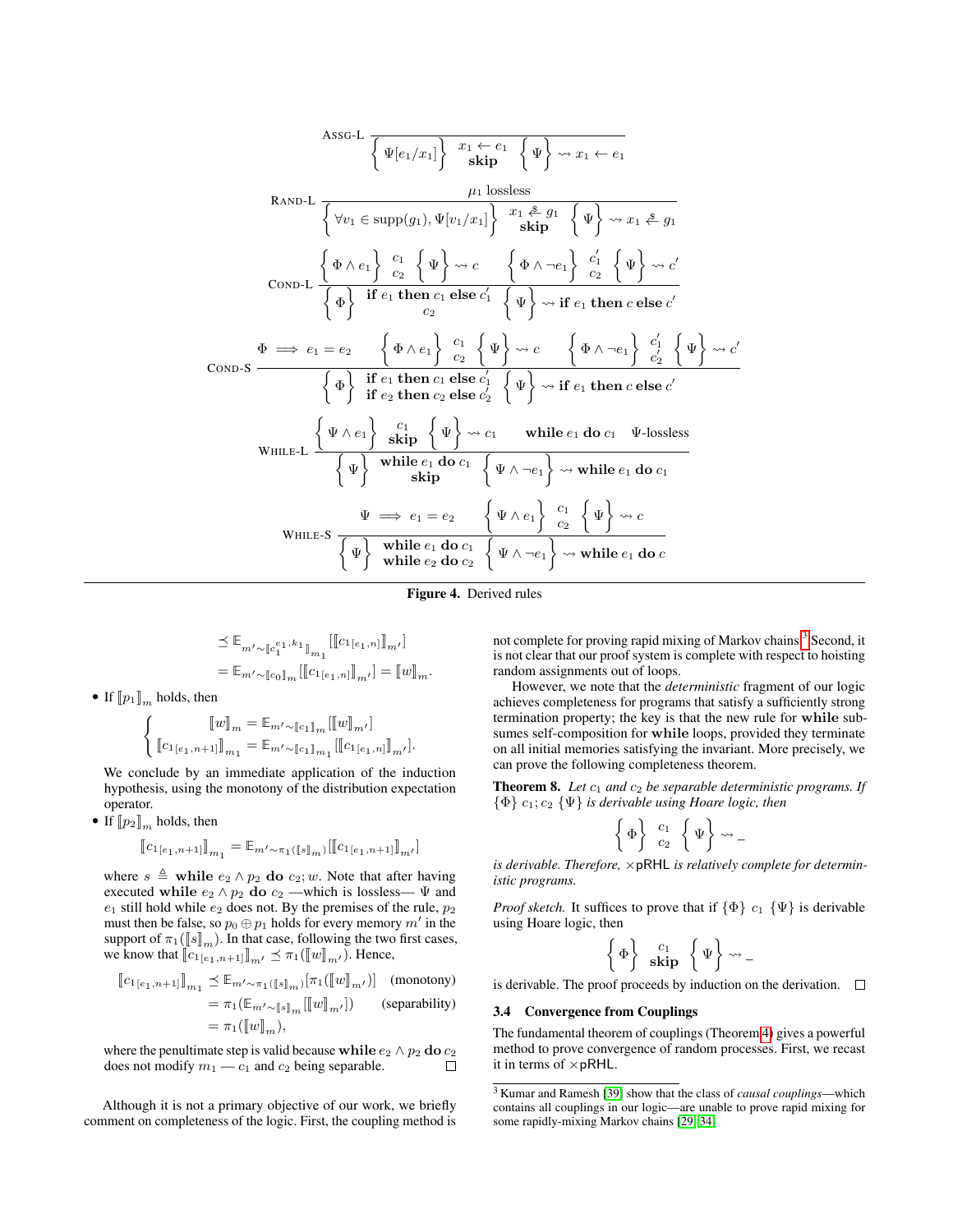**Proposition 9.** Let  $c_1$  and  $c_2$  be separable programs and assume *that the following judgment is valid:*

$$
\left\{ \Phi \right\} \begin{array}{c} c_1 \\ c_2 \end{array} \left\{ \Psi \implies x_1 = x_2 \right\} \rightsquigarrow c
$$

*Then for every memory* m *such that*  $m \models \Phi$ *, we have* 

$$
\mathrm{TV}(\mu_1, \mu_2) \le \Pr_{x \sim [\![c]\!]_m} [\neg \Psi]
$$

*where*  $\mu_1$ ,  $\mu_2$  *are the distributions obtained by sampling*  $x_1$  *from*  $\llbracket c_1 \rrbracket_m$  and  $x_2$  *from*  $\llbracket c_2 \rrbracket_m$  *respectively.* 

This result is a direct consequence of the soundness of the logic, and allows proving convergence in two parts. First, we use  $\times$  pRHL to establish a valid post-condition of the form  $\Psi \implies x_1 = x_2$ . Second, we prove that for every memory  $m$  satisfying some precondition, the product program  $c$  built from the derivation satisfies  $\Pr_{x \sim [\![c]\!]_m} [\neg \Psi] \leq \beta$ . There are multiple approaches for proving properties of this form—reasoning directly about the semantics of programs; existing formalisms for bounding probabilities and reasoning about expectations (e.g., [\[37,](#page-13-8) [45\]](#page-13-9)); program logics for probabilistic programs (e.g., [\[16,](#page-12-11) [28,](#page-12-12) [48\]](#page-13-10)). We will check the property on pen and paper; mechanizing the proofs is left for future work.

## 4. Application: Convergence of Markov Chains

We now turn to our first group of examples: proving convergence of probabilistic processes. Suppose we have a probabilistic process on a set  $\Omega$  of possible states. At each time step, the process selects the next state probabilistically. Consider two runs of the same probabilistic process started from two different states in  $\Omega$ . We would like to know how many steps we need to run before the two distributions on states converges to a common distribution. We consider several classic examples.

*Notation.* Throughout this section, we consider two copies of the same program. To ensure that the two copies are separable, we tag all the variables of the first copy with 1, and all the variables of the second copy with 2.

#### 4.1 Simple, Symmetric Random Walk

|                                                     | Our first example is a simple ran-                   |
|-----------------------------------------------------|------------------------------------------------------|
| $x \leftarrow s; i \leftarrow 0; l \leftarrow []$ ; | dom walk on the integers. Let the                    |
| while $i < T$ do                                    | state space $\Omega$ be $\mathbb{Z}$ . At each step, |
| $r \triangleq \{-1, 1\};$                           | the process chooses uniformly to                     |
| $x \leftarrow x + r$                                | move left (decreasing the position                   |
| $l \leftarrow r :: l;$                              | by 1) or right (increasing the posi-                 |
| $i \leftarrow i+1$ ;                                | tion by 1). The program rwalk in                     |
| return $x$                                          | Figure 5 implements the process,                     |
|                                                     | executed for $T$ steps. The variable                 |
| <b>Figure 5.</b> Random walk                        | l is a <i>ghost variable</i> . While it does         |
|                                                     | not influence the process, it keeps                  |

<span id="page-6-0"></span>track of the list of sampled values, and will be used to state assertions when we construct the coupling.

Now, consider the random walk started from starting positions  $s_1, s_2$ . We want to show that the TV-distance between the two distributions on positions decreases as we run for more steps  $T$ ; roughly, the random walk forgets its initial position. It is not hard to see that if  $s_1 - s_2$  is an odd integer, then we will not have convergence: at any timestep  $t$ , the support of one distribution will be on even integers while the support of the other distribution will be on odd integers, so the TV-distance remains 1.

When  $s_1 - s_2 = 2k$  is even, we can construct a coupling to show convergence. Barthe et al. [\[12\]](#page-12-2) used pRHL to couple these random walks by *mirroring*; informally, the coupled walks make mirror moves until they meet, when they make identical moves to stay equal. Specifically, they show that

$$
\left\{\Phi\right\} \xrightarrow{\text{rwalk}_1} \left\{k \in \text{psum}(\text{rev}(l_1)) \implies x_1 = x_2\right\}
$$

where  $\Phi \triangleq s_1 - s_2 = 2k$ , rev(l) reverses the list, and psum(l) is the list of partial sums of  $l$  (sums over its initial segments). We can lift the judgment to  $\times$  pRHL

$$
\left\{\Phi\right\} \xrightarrow{\text{rwalk}_1} \left\{k \in \text{psum}(\text{rev}(l_1)) \implies x_1 = x_2\right\} \rightsquigarrow \text{rwalk}_0
$$

where rwalk $<sub>0</sub>$  is the following product program:</sub>

 $x_1 \leftarrow s_1; x_2 \leftarrow s_2; i_1 \leftarrow 0; i_2 \leftarrow 0; l_1 \leftarrow []; l_2 \leftarrow [];$ while  $i_1 < T$  do if  $x_1 = x_2$  then  $(r_1, r_2) \triangleq \mathcal{D}^{-}(\{-1, 1\});$ else  $(r_1, r_2) \triangleq \mathcal{D}_{\text{opp}}(\{-1, 1\});$  $x_1 \leftarrow x_1 + r_1; x_2 \leftarrow x_2 + r_2;$  $l_1 \leftarrow r :: l_1; l_2 \leftarrow r :: l_2;$  $i_1 \leftarrow i_1 + 1; i_2 \leftarrow i_2 + 1;$ return  $(x_1, x_2)$ 

where opp  $x \triangleq -x$ .

We briefly sketch the derivation of the product. We start by an application of the [WHILE-S] rule with the invariant

$$
\Psi \triangleq k \in \text{psum}(\text{rev}(l_1)) \implies x_1 = x_2
$$
  
 
$$
\wedge k \notin \text{psum}(\text{rev}(l_1)) \implies x_1 - x_2 = 2k - \text{sum}(l_1),
$$

where sum(l) is the sum of the list. Then, we apply a  $[SeQ]$ rule (consuming the first random sampling on each side) with intermediate assertion

$$
\Xi \triangleq \Psi \wedge (x_1 = x_2 \implies r_1 = r_2) \wedge (x_1 \neq x_2 \implies r_1 = -r_2)
$$

The sub-proof obligation on tails is straightforward, the interesting one is for the random sampling. We start by using the [CASE] rule with  $e \triangleq x_1 = x_2$ , which introduce the conditional in the product program. If the equality holds, then the two random values are synchronized using the  $\mathcal{D}^{-}(\{-1,1\})$ ; if not, they are mirrored using  $\mathcal{D}_{opp}({-1, 1})$ . In our mirror coupling,  $k \in \text{psum}(l_1)$  implies that the walks have already met, and continue to have the same position.

However, the derivation by itself does not tell us *how far* the two distributions are, as a function of T. To get this information, we will use the probabilistic product construction and the following classical result from the theory of random walks.

<span id="page-6-1"></span>**Theorem 10** (e.g., [\[3\]](#page-12-13)). Let  $X_0, X_1, \ldots$  be a symmetric random *walk on the integers with initial position*  $X_0 = 0$ *. Then, for any position*  $k \in \mathbb{Z}$ , the probability that the walk does not reach k within t *steps is at most*

$$
\Pr[X_0, \dots, X_t \neq k] \le \frac{ke\sqrt{2}}{\pi\sqrt{t}}.
$$

Now, we can analyze how quickly the two walks mix.

<span id="page-6-2"></span>Theorem 11. *If we perform a simple random walk for* T *steps from two positions that are 2k apart, then the resulting distributions*  $\mu_1$ *and*  $\mu_2$  *on final positions satisfy*  $TV(\mu_1, \mu_2) \leq \frac{k \epsilon \sqrt{2}}{\pi \sqrt{T}}$ *. Formally, for every two memories*  $m_1$  *and*  $m_2$  *such that*  $m_1(x) - m_2(x) = 2k$ *, we have*

$$
\mathrm{TV}(\llbracket \mathsf{rwalk} \rrbracket_{m_1}, \llbracket \mathsf{rwalk} \rrbracket_{m_2}) \leq \frac{ke\sqrt{2}}{\pi\sqrt{T}},
$$

*Proof.* Conceptually, we can think of the difference  $x_1 - x_2$  as a random walk which increases by 2 with half probability and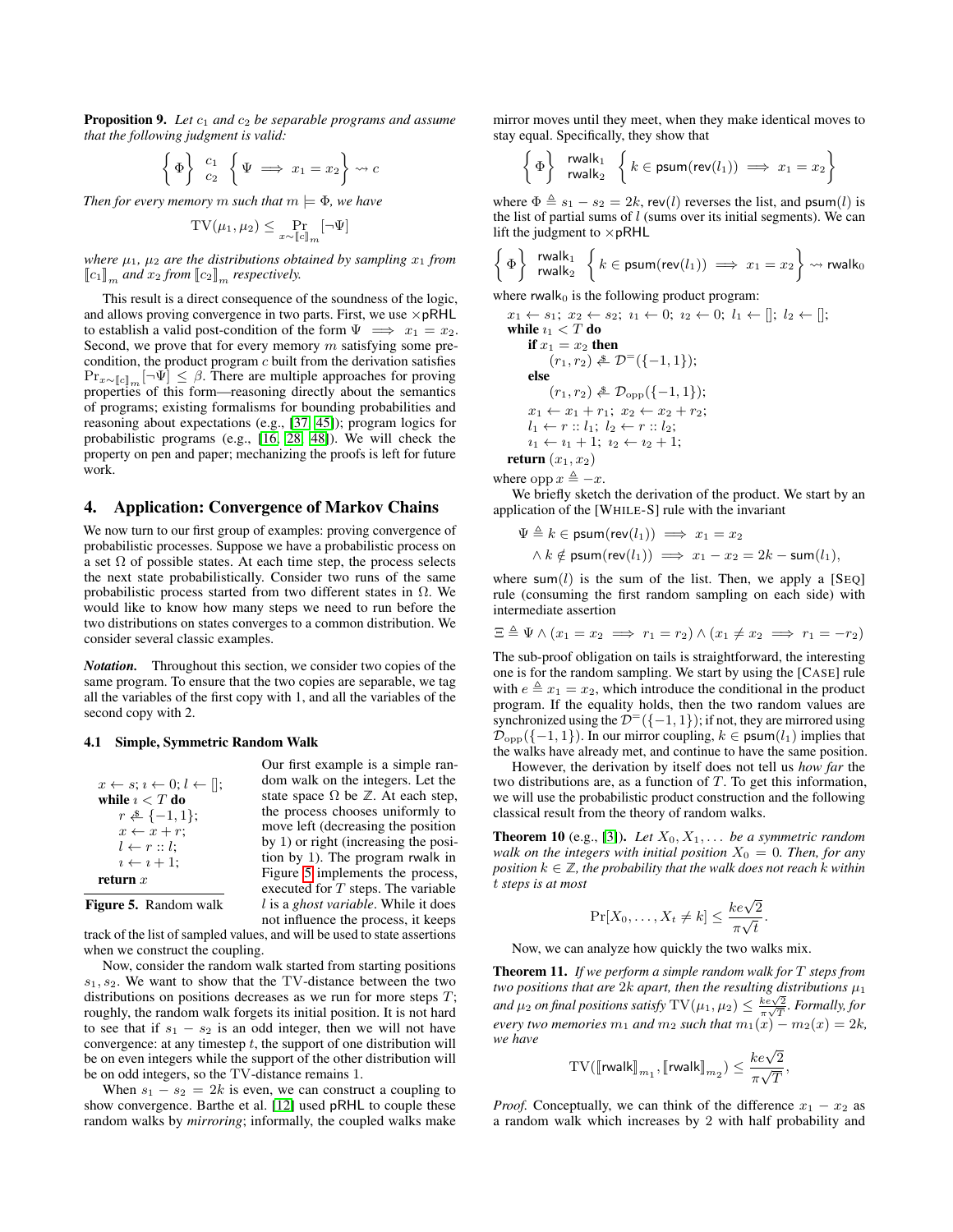decreases by 2 with half probability. By applying Theorem [10](#page-6-1) to this random walk, we find that in the product program  $c_0$ ,

$$
\Pr[k \notin \text{psum}(l_1)] \leq \frac{ke\sqrt{2}}{\pi\sqrt{T}}.
$$

Then, we can conclude by Theorem [9.](#page-5-2)

## 4.2 The Dynkin Process

Our second example models a process called the *Dynkin process*. There is a sequence of  $N$  concealed cards, each with a number drawn uniformly at random from  $\{1, \ldots, 10\}$ . A player starts at some position in  $\{1, \ldots, 10\}$ . Repeatedly, the player looks at the number at their current position, and moves forward that many steps. For instance, if the player reveals 2 at their current location, then she moves forward two spaces. The player stops when she passes the last card of the sequence. We want to show fast convergence of this process if we start from any two initial positions. In code, the Dynkin process is captured by the program dynkin defined in Figure [6.](#page-7-0) Here, l stores the history of positions of the player; this ghost variable will be useful both for writing assertions about the coupling, and for assertions in the product program. Just as for random walks, we can consider the mixing rate of this process, starting from two positions  $s_1, s_2$ .

We will couple two runs of the Dynkin process from two starting positions asynchronously: we will move whichever process is behind, holding the other process temporarily fixed. If both processes are at the same position, then they move together.

 $\Box$ 

| $x \leftarrow s$ ; $l \leftarrow  x $ ; |  |  |
|-----------------------------------------|--|--|
| while $x < N$ do                        |  |  |
| $r \triangleq [1, 10];$                 |  |  |
| $x \leftarrow x + r$                    |  |  |
| $l \leftarrow x :: l$                   |  |  |
| return $x$                              |  |  |

Figure 6. Dynkin process

<span id="page-7-0"></span>Formally, we prove the following  $\times$  pRHL judgment:

$$
\left\{\top\right\} \begin{array}{c} \text{dynkin}_1\\ \text{dynkin}_2 \end{array} \left\{\left(l_1 \cap l_2 \neq \emptyset\right) \implies x_1 = x_2\right\} \rightsquigarrow \text{dynkin}_0
$$

where dynkin $_0$  is the following program:

$$
x_1 \leftarrow s_1; x_2 \leftarrow s_2; \n l_1 \leftarrow [x_1]; l_2 \leftarrow [x_2]; \nwhile x_1 < N \vee x_2 < N \text{ do} \nif x_1 = x_2 \text{ then} \n (r_1, r_2) \stackrel{\$}{}{\sim} \mathcal{D}^=[(1, 10]); \n x_1 \leftarrow x_1 + r_1; x_2 \leftarrow x_2 + r_2; \n l_1 \leftarrow x_1 :: l_1; l_2 \leftarrow x_2 :: l_2; \nelse \nif x_1 < x_2 \text{ then} \n r_1 \stackrel{\$}{}{\sim} [1, 10]; \n x_1 \leftarrow x_1 + r_1; \n l_1 \leftarrow x_1 :: l_1; \nelse \n r_2 \stackrel{\$}{}{\sim} [1, 10]; \n x_2 \leftarrow x_2 + r_2; \n l_2 \leftarrow x_2 :: l_2; \nreturn (x_1, x_2)
$$

To couple the two programs, we use the rule [WHILE] with  $k_1 =$  $k_2 = 1$ . To control which process will advance, we define:

$$
p_0 \triangleq (x_1 = x_2)
$$
  $p_1 \triangleq (x_1 < x_2)$   $p_2 \triangleq (x_1 > x_2)$ .

<span id="page-7-1"></span>The lossless conditions are satisfied since the distance between  $x_1$  and  $x_2$  strictly decreases at each iteration of the loops. For the samplings, when  $p_1$  or  $p_2$  hold we use the one-sided rules for random sampling ([RAND-L] and corresponding [RAND-R]); when  $p_0$  holds, we use the identity coupling.

**Theorem 12.** Let  $m_1$  and  $m_2$  two memories such that  $m_1(s), m_2(s) \in [1, 10]$ *, and suppose*  $N > 10$ *. Then:* 

$$
\mathrm{TV}(\llbracket \mathsf{dynkin} \rrbracket_{m_1}, \llbracket \mathsf{dynkin} \rrbracket_{m_2}) \leq (9/10)^{N/5-2}.
$$

*The two distributions converge exponentially fast as* N *grows.*

*Proof.* In the product program dynkin $<sub>0</sub>$ , we want to bound the</sub> probability that  $l_1$  and  $l_2$  are disjoint; i.e., the probability that the two processes never meet. We proceed in two steps. First, it is not hard to show that  $|x_1 - x_2| < 10$  is an invariant. Thus, at each iteration, there is a  $\frac{1}{10}$  chance that the lagging process hits the leading process. Second, each process moves at most 10 positions each iteration and we finish when both processes reach the end, so there are at least  $2(N/10 - 1) = N/5 - 2$  chances to hit. Therefore, in the product we can show

<span id="page-7-2"></span>
$$
\Pr[(l_1 \cap l_2) = \emptyset] \leq (\frac{9}{10})^{N/5 - 2}.
$$
 (1)

 $\Box$ 

We can then conclude by Theorem [9.](#page-5-2)

To highlight the quantitative information verified by our approach, we note that the corresponding theorem for random walks (Theorem [11\)](#page-6-2) shows that the total variation distance between two random walks decreases as  $O(1/\sqrt{T})$ . In contrast, Theorem [12](#page-7-1) shows that total variation distance between two Dynkin processes converges as  $O(0.9<sup>N</sup>)$ , giving much faster mixing (exponentially fast instead of polynomially fast).

Remark. The Dynkin process is inspired by the following twoplayer game. Both players pick a starting position. There is one sequence of random cards that is shared by both players, and players look at the card at their current position and move forward that many spaces. The random cards are shared, so a player samples the card only if the other player has not yet visited the position. If the other player has already landed on the position, the later player observes the revealed card and moves forward.

While the Dynkin process samples every card that the player lands on, it is not hard to see that the product program exactly models the two-player game. More specifically, the product interleaves the players so that at each turn, the player that is lagging behind makes the next move. By this scheduling, as long as one player is lagging behind, the players have not landed on the same position and so each player lands on unseen cards and draws random samples to reveal. Once the players meet, the product program makes the same move for both players.

Under this interpretation, Eq. [\(1\)](#page-7-2) bounds the probability that the players do not land on the same final position from any two initial positions. This result is the basis of the magic trick called *Dynkin's card trick* or the *Kruskal count*. If one player is the magician and the other player is a spectator, if the spectator starts at a secret position and runs the process mentally, the magician can guess the correct final position with high probability by starting at any position and counting along.

## 5. Application: Path Coupling

So far, we have seen how to prove convergence of probabilistic processes by constructing a coupling, reasoning about the probability of the processes not meeting, and applying the coupling theorem. While this reasoning is quite powerful, for more complicated processes it may be difficult to directly construct a coupling that shows fast mixing. For example, it can be difficult to find and reason about a coupling on the distributions from two states  $s, s'$  if there are many transitions apart in the Markov chain.

To address this problem, Bubley and Dyer [\[23\]](#page-12-6) proposed the *path coupling* technique, which allows us to consider just pairs of *adjacent* states, that is states where s can transition in one step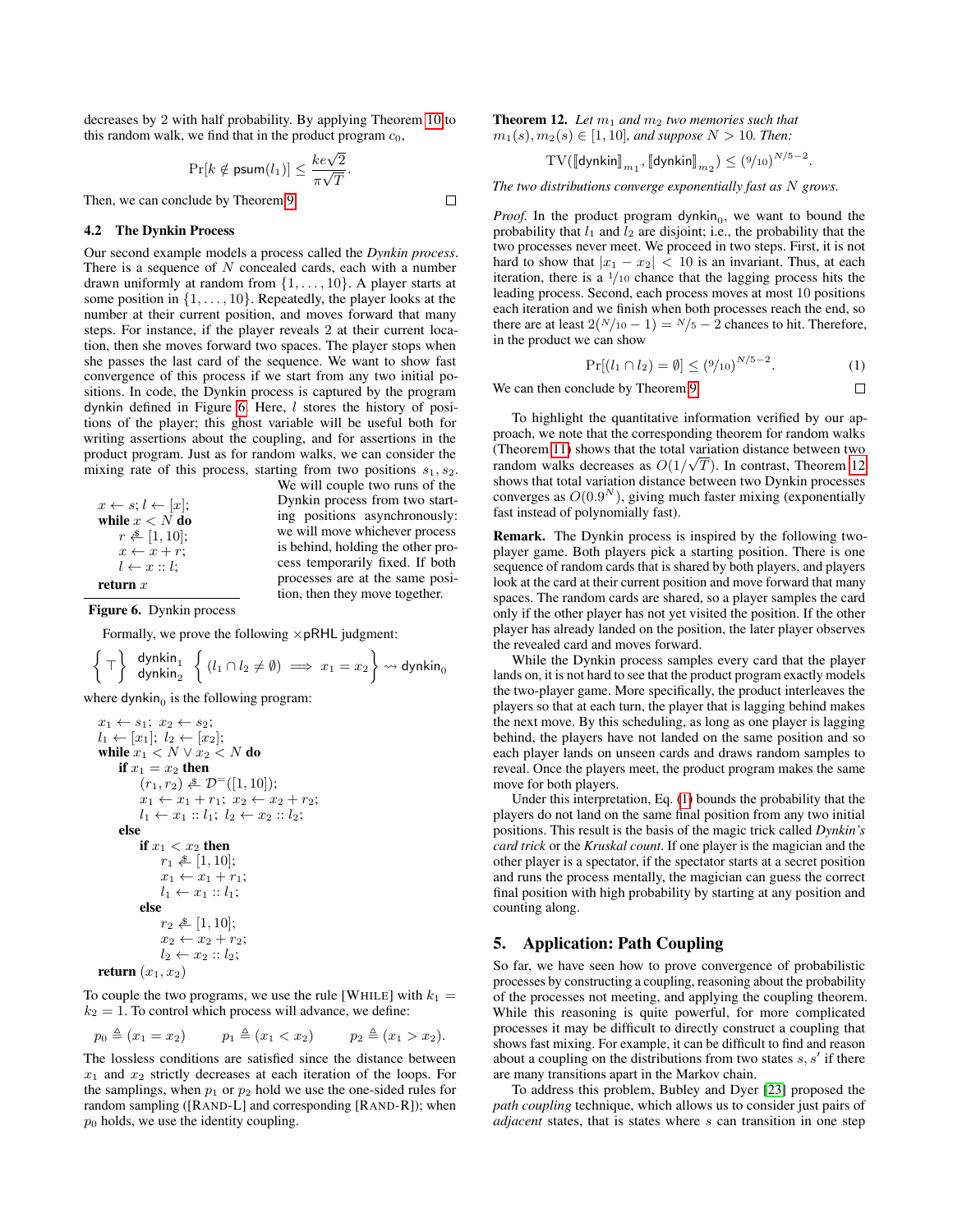to  $s'$ . Roughly speaking, if we can give a good coupling on the distributions from two adjacent states for every pair of adjacent states, then path coupling shows that the state distributions started from two arbitrary states converge quickly.

As the name suggests, path coupling considers paths of states in a probabilistic process. For this to make sense, we need to equip the state space with additional structure. For the basic setup, let  $\Omega$  be a finite set of states and suppose that we have a metric  $d : \Omega \times \Omega \to \mathbb{N}$ . We require that d is a *path metric*: if  $d(s, s') > 1$ , then there exists  $s'' \neq \overline{s}$ , s' such that  $d(s, s') = d(s, s'') + d(s'', s')$ . Two states are said to be *adjacent* if  $d(s, s') = 1$ . We will assume that the *diameter* of the state space, i.e. the distance between any two states, is finite:  $\Delta < \infty$ . The Markov chain is then defined by iterating a transition function  $f : \Omega \to \mathbf{Distr}(\Omega)$ .

The main idea behind path couplings is that if we can couple the distributions from any two adjacent states, then there exists a coupling for the distributions from two states at an arbitrary distance, constructed by piecing together the couplings between them. Furthermore, if the expected distance between states contracts under the coupling on adjacent states, i.e., the resulting expected distance is strictly less than 1, then the same holds for the coupling on two states at any distance. More formally, we have the following main theorem of path coupling.

<span id="page-8-0"></span>Lemma 13 (Bubley and Dyer [\[23\]](#page-12-6)). *Consider a Markov chain with transition function* f *over a set* Ω *with diameter at most* ∆*. Suppose that for any two states s and s' such that*  $d(s, s') = 1$ *, there exists a coupling*  $\mu$  *of*  $f(s)$ ,  $f(s')$  such that  $\mathbb{E}_{(r,r')\sim\mu}[d(r,r')] \leq \beta$ .

*Then, starting from any two states* s *and* s 0 *and running* t *steps of the chain, there is a coupling*  $\mu$  *of*  $f^t(s)$ *,*  $f^t(s')$  *such that* 

$$
TV(f^t(s), f^t(s')) \leq Pr_{(r,r')\sim \mu}[r \neq r'] \leq \beta^t \Delta.
$$

This lemma applies for all  $\beta$ , but is most interesting for  $\beta < 1$ when it implies that the Markov chain mixes quickly. With the main theorem in hand, we will show how to verify the conditions for path coupling on two examples from Bubley and Dyer [\[23\]](#page-12-6).

#### 5.1 Graph Coloring: the Glauber Dynamics

Our first example is a Markov chain to provide approximately uniform samples from the set of colorings of a finite graph; it was first analyzed by Jerrum [\[33\]](#page-12-0), our analysis follows Bubley and Dyer [\[23\]](#page-12-6). Recall that a finite *graph* G is defined by a finite set of vertices  $V$ , and a symmetric relation  $E$  relating pairs vertices that are connected by an edge; we will let  $\mathcal{N}_G(v) \subseteq V$  denote the set of neighbors of  $v$ , i.e the set vertices that have an edge to  $v$  in  $G.$  Let  $C$  be the set of *colors*; throughout, we assume that  $C$  is finite. A *coloring* w of G is a map from V to C. A coloring is *valid* (sometimes called *proper*) if all neighboring vertices have different colors: for all  $v' \in \mathcal{N}_G(v)$  we have  $w(v) \neq w(v')$ . We write  $V_G(w)$  if w is a valid coloring. The following program glauber(T) models T steps of the *Glauber dynamics* in statistical physics:

$$
i \leftarrow 0;
$$
  
while  $i < T$  do  
 $v \stackrel{\text{a}}{\leftarrow} V; c \stackrel{\text{a}}{\leftarrow} C;$   
if  $V_G(w[v \mapsto c])$  then  $w \leftarrow w[v \mapsto c];$   
 $i \leftarrow i + 1$ 

Informally, the algorithm starts from a valid coloring  $w$  and iteratively modifies it by sampling uniformly a vertex  $v$  and a color  $c$ , recoloring the  $v$  with  $c$  if this continues to be a valid coloring.

We want to measure the statistical distance between two executions of the process starting from two initial colorings  $w_1$  and  $w_2$ . There are two natural approaches. The first option is to couple the two copies of glauber directly, analyze the product program and apply Theorem [9.](#page-5-2) The problem is that when the two colorings are

far apart, it is hard to reason about how the processes might meet under a coupling; Jerrum [\[33\]](#page-12-0) adopted this strategy, but the resulting proof is dense and complex.

The second, far simpler option is to apply path coupling. Here, we build a product for just one iteration of the loop, and it suffices to consider cases where the two initial states are adjacent. This drastically simplifies the coupling and analysis of the product program, so we adopt this approach here. For the sake of clarity, we adapt the transition function so that its output is stored in a fresh variable  $w'$ , and call the resulting program glauber<sup>†</sup>:

$$
v \stackrel{\&}{\leftarrow} V; c \stackrel{\&}{\leftarrow} C;
$$
 if  $V_G(w[v \mapsto c])$  then  $w' \leftarrow w[v \mapsto c]$  else  $w' \leftarrow w$ 

Note that glauber<sup>†</sup>;  $w \leftarrow w'$ ;  $i \leftarrow i+1$  is semantically equivalent to the loop body of glauber.

To apply the path coupling theorem Theorem [13,](#page-8-0) we need to define a path metric on  $\Omega$  and construct a coupling for the process started from two adjacent states. For the path metric, we define the distance  $d(w_1, w_2)$  to be the Hamming distance: the number of vertices where  $w_1$  and  $w_2$  provide different colors. We say two states are *adjacent* if  $d(w_1, w_2) = 1$ ; these states differ in the color of exactly one vertex. In order to apply path coupling, we need to find a coupling of the transition function on adjacent states such that the expected distance shrinks. We first build the coupling using  $\times$  pRHL. Specifically, we prove

<span id="page-8-1"></span>
$$
\left\{ d(w_1, w_2) = 1 \right\} \begin{array}{c} \text{glauber}_1^{\dagger} \\ \text{glauber}_2^{\dagger} \end{array} \left\{ d(w_1', w_2') \le 2 \right\} \rightsquigarrow c_0 \quad (2)
$$

where  $c_0$  is the following program:

 $v_1, v_2 \triangleq \mathcal{D}^=(V);$ if  $v_1 \in {\mathcal{N}}_G(v_0)$  then  $c_1, c_2 \triangleq {\mathcal{D}}_{\pi^{\rm ab}}(C)$  else  $c_1, c_2 \triangleq {\mathcal{D}}^=(C)$ ; if  ${\mathcal{V}}_G(w_1[v_1\mapsto c_1])$  then  $w_1'\leftarrow w_1[v_1\mapsto c_1]$  else  $w_1'\leftarrow w_1;$ if  ${\mathcal V}_G(w_2[v_2\mapsto c_2])$  then  $w_2^7\leftarrow w_2[v_2\mapsto c_2]$  else  $w_2^7\leftarrow w_2$ 

We briefly sketch how to prove the judgment. Note that the two states must agree at all vertices, except at a single vertex  $v_0$ . Let  $w_1(v_0) = a$  and  $w_2(v_0) = b$ . First, we couple the vertex sampling with the rule [RAND] using the identity coupling, ensuring  $v_1 = v_2$ . Then, we use the rule [CASE] to perform a case analysis on the sampled vertex, call it  $v$ . If  $v$  is a neighbor of the differing vertex  $v_0$ , we use the rule [RAND] and the transposition bijection  $\pi^{ab}: C \to C$ defined by the clauses:

$$
\pi^{\text{ab}}(a) = b \qquad \pi^{\text{ab}}(b) = a \qquad \pi^{\text{ab}}(x) = x \quad \text{otherwise}
$$

to ensure that  $c_1 = \pi^{\text{ab}}(c_2)$ . Otherwise, we use the rule [RAND] and the identity coupling to ensure  $c_1 = c_2$ . By applying the one-sided rules for conditionals to the left and the right sides ([COND-L] and [COND-R]), we can conclude the derivation.

Next, we must reason about the expected value of the distance between  $w'_1$  and  $w'_2$  after executing the product program.

**Lemma 14.** Let  $n = |V|$  and  $k = |C|$ , and suppose that the graph G has degree bounded by D. That is, for any  $v \in V$ , there are at *most* D vertices v' such that  $E(v, v')$ . If  $k \geq D$  , then there is a *coupling* µ *of the distributions after running* glauber† *on adjacent states such that*

$$
\mathbb{E}_{\mu}[d(w'_1, w'_2)] \le 1 - 1/n + 2D/kn.
$$

*Proof.* Let  $w_1$  and  $w_2$  be adjacent states. We must bound the expected distance between the states  $w'_1, w'_2$  in the product program. Let  $d' = d(w'_1, w'_2)$ , we have:

$$
\mathbb{E}_{\mu}[d'] = 0 \cdot \Pr[d' = 0] + 1 \cdot \Pr[d' = 1] + 2 \cdot \Pr[d' = 2]
$$
  
= 1 - \Pr[d' = 0] + \Pr[d' = 2]  

$$
\leq 1 - \Pr[v_1 = v_0 \land \mathcal{V}_G(w')] + \Pr[v_1 \in \mathcal{N}_G(v_0) \land c_1 = b]
$$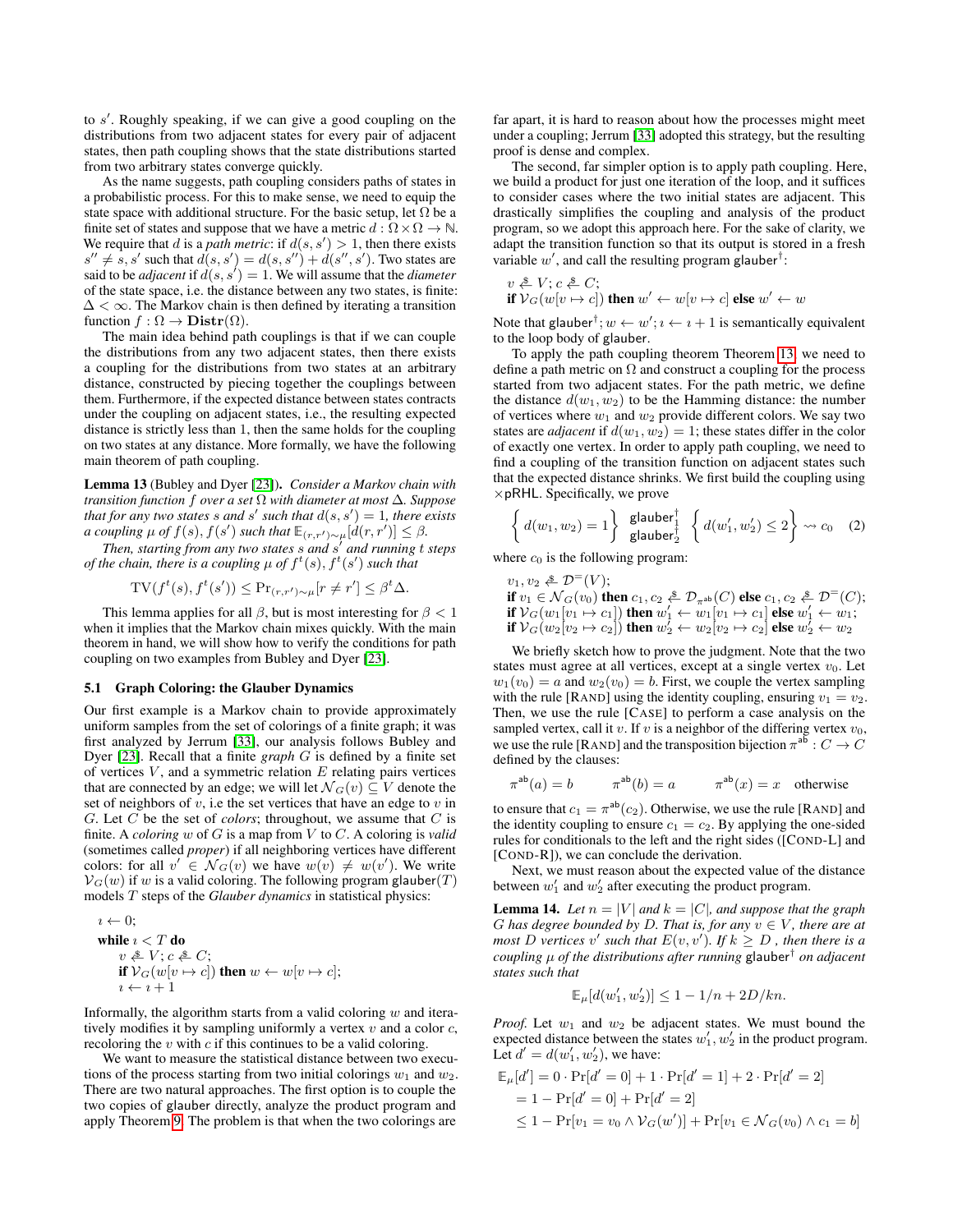$$
\leq 1-\frac{1}{n}\left(1-\frac{D}{k}\right)+\frac{D}{nk}=1-\frac{1}{n}+\frac{2D}{nk}.
$$

where  $w' = w_1[v_0 \mapsto c_1]$ . The first equality holds because the distance between the two resulting coloring will be at most 2 by judgment Eq. [\(2\)](#page-8-1). The second equality holds since  $1 = Pr[d' =$  $[0] + Pr[d' = 1] + Pr[d' = 2]$ . The second to last step follows since each vertex has at most D neighbors, so there are at least  $k - D$ valid colors at any vertex.  $\Box$ 

Applying the path coupling lemma (Theorem [13\)](#page-8-0), noting that the diameter is n since there are  $n$  vertices, proves that the Glauber dynamics mixes quickly if there are sufficiently many colors k.

Theorem 15. *Consider the Glauber dynamics on* k *colors with a graph* G *with* n *vertices and degree at most* D*, and suppose*  $k > 2D + 1$ *. Then, for some constant*  $\beta < 1$ *,* 

$$
\mathrm{TV}(\llbracket \mathsf{glauber}(T) \rrbracket_{m_1}, \llbracket \mathsf{glauber}(T) \rrbracket_{m_2}) \leq \beta^T n
$$

*for any two initial memories*  $m_1$  *and*  $m_2$  *containing valid colorings.* 

This theorem recovers the result by Bubley and Dyer [\[23\]](#page-12-6); this is the key step to showing that running Glauber dynamics for a small number of steps and taking a sample is almost equivalent to drawing a uniformly random sample from all proper colorings of the graph.

#### 5.2 Independent Sets: the Conserved Hard-Core Model

Our second example is from graph theory and statistical physics, modeling the evolution of a physical system in the *conserved hardcore lattice gas* (CHLG) model [\[23\]](#page-12-6). Suppose that we have a set P of particles, and we have a graph G. A *placement* is a map  $w : P \to V$ , placing each particle at a vertex of the graph. We wish to place the particles so that each vertex has at most one particle, and no two particles are located at adjacent vertices; we call such a placement *safe* and denote it by  $S_G(w)$ . For a specific graph, there could be multiple safe placements.

If we want to sample a uniformly random safe placement, we can use a simple Markov chain. We take the state space  $\Omega = P \rightarrow V$  to be the set of placements. Again, we take  $G$  and  $P$  to be finite. We start using a safe initial placement. Each step, we sample a particle  $p$ from  $P$  and a vertex  $v$  from  $V$  uniformly at random and try to place p at v. If  $w[p \mapsto v]$  is safe, then we make this the new placement; otherwise, we keep the same placement. We can model  $T$  steps of this dynamics with the following program  $\text{chlg}(T)$ :

 $i \leftarrow 0$ : while  $i < T$  do;  $p \triangleq P; v \triangleq V;$ if  ${\cal S}_G(w[p \mapsto v])$  then  $w \leftarrow w[p \mapsto v]$  $i \leftarrow i + 1$ 

As in the previous example, we adapt the loop body to form chlg<sup>†</sup>:

 $p \triangleq P$ ;  $v \triangleq V$ ; if  ${\cal S}_G(w[p \mapsto v])$  then  $w' \leftarrow w[p \mapsto v]$  else  $w' \leftarrow w$ 

Like the graph coloring sampler, we take the path metric on placements to be Hamming distance and try to find a coupling on the distributions from adjacent initial placements.

**Lemma 16.** Let  $s = |P|$  and  $n = |V|$ , and suppose that the graph G *has degree bounded by* D*. Starting from any two adjacent safe*  $p$ *lacements*  $w_1$  *and*  $w_2$ *, there is a coupling*  $\mu$  *on the distributions after one step such that*

$$
\mathbb{E}_{(w_1, w_2) \sim \mu}[d(w'_1, w'_2)] \le \left(1 - \frac{1}{s}\right) \left(\frac{3(D+1)}{n}\right).
$$

*Proof.* Let chlg<sup>†</sup>, chlg<sup>†</sup> be two copies of the transition function, with variables tagged. Consider two adjacent placements  $w_1$  and  $w_2$ . We will sketch how to couple the transitions.

We use rule [RAND] twice to couple the particle and vertex samplings with the identity coupling, ensuring  $p_1 = p_2$  and  $v_1 = v_2$ . Then, we can apply the one-sided rules for conditionals to the left and the right sides ([COND-L] and [COND-R]) to conclude the following judgment:

$$
\left\{ d(w_1, w_2) = 1 \right\} \begin{array}{c} \mathsf{chlg}_1^{\dagger} \\ \mathsf{chlg}_2^{\dagger} \end{array} \left\{ d(w_1, w_2) \le 2 \right\} \rightsquigarrow c_0,
$$

where  $c_0$  is the following product program:

 $(p_1, p_2) \triangleq \mathcal{D}^=(P); (v_1, v_2) \triangleq \mathcal{D}^=(V);$ if  ${\cal S}_G(w_1[p_1 \mapsto v_1])$  then  $w_1' \leftarrow w_1[p_1 \mapsto v_1]$  else  $w_1' \leftarrow w_1;$ if  ${\cal S}_G(w_2[p_2 \mapsto v_2])$  then  $w_2' \leftarrow w_2[p_2 \mapsto v_2]$  else  $w_2' \leftarrow w_2$ 

Then, we can bound the expected distance between  $w'_1, w'_2$  in the product program. Let  $d' = d(w'_1, w'_2)$ , we have:

$$
\mathbb{E}_{(w_1, w_2)}[\mu]d'
$$
\n= 1 - Pr[d' = 0] + Pr[d' = 2]\n= 1 - Pr[p = p\_0 \land S\_G(w\_1[p \mapsto v])]\n+ Pr[p \neq p\_0 \land \neg(S\_G(w\_1[p \mapsto v]) \iff S\_G(w\_2[p \mapsto v]))]\n\leq 1 - Pr[p = p\_0 \land S\_G(w\_1[p \mapsto v])]\n+ Pr[p \neq p\_0 \land \neg(S\_G(w\_1[p \mapsto v]) \land S\_G(w\_2[p \mapsto v]))].

We can bound the two probability terms. For the first term, we know that the probability of selecting  $p = p_0$  is  $1/s$ , and the probability that p is safe at v if it avoids all other points (at most  $s-1$ ) and all the neighbors of the other points (at most  $(s - 1)D$ ); this probability is the same for both placements  $w_1$  and  $w_2$ , since the two placements are identical on points besides  $p_0$ .

For the second term, we know that the probability of selecting  $p \neq p_0$  is  $1 - 1/s$ , and p is not safe at v in placement  $w_1$  or in  $w_2$  if we select the position  $a, b$ , or one of their neighbors. Putting everything together, we can conclude:

$$
\mathbb{E}_{\mu}[d(w'_1, w'_2)]
$$
\n
$$
\leq 1 - \frac{1}{s} \left( 1 - \frac{(s-1)(D+1)}{n} \right)
$$
\n
$$
+ (s-1) \left( \frac{|N_G(a)| + 1 + |N_G(b)| + 1}{sn} \right)
$$
\n
$$
\leq 1 - \frac{1}{s} \left( 1 - \frac{(s-1)(D+1)}{n} \right) + (s-1) \left( \frac{2(D+1)}{sn} \right)
$$
\n
$$
= \left( 1 - \frac{1}{s} \right) \left( \frac{3(D+1)}{n} \right).
$$

Applying the path coupling lemma (Theorem [13\)](#page-8-0) shows that if we iterate the transition function on two initial placements, the resulting distributions on placements converge quickly.

**Theorem 17.** *Consider the conserved lattice gas model with*  $s =$ | $P$ | *particles on a graph* G with  $n = |V|$  *vertices and degree at most* D, where  $s \leq n/3(D+1) + 1$ *. Then, for a constant*  $\beta < 1$ *,* 

$$
\mathrm{TV}(\llbracket \mathsf{chlg} \rrbracket_{m_1}, \llbracket \mathsf{chlg} \rrbracket_{m_2}) \leq \beta^T s
$$

*for any two initial memories*  $m_1, m_2$  *containing safe placements.* 

Remark. This theorem is slightly weaker than the corresponding result by Bubley and Dyer [\[23\]](#page-12-6), who prove rapid mixing under the weaker condition  $s \leq n/2(D+1) + 1$ . Roughly, they use the maximal coupling on the two transition distributions, giving a tighter analysis and better bound. It is also possible use the maximal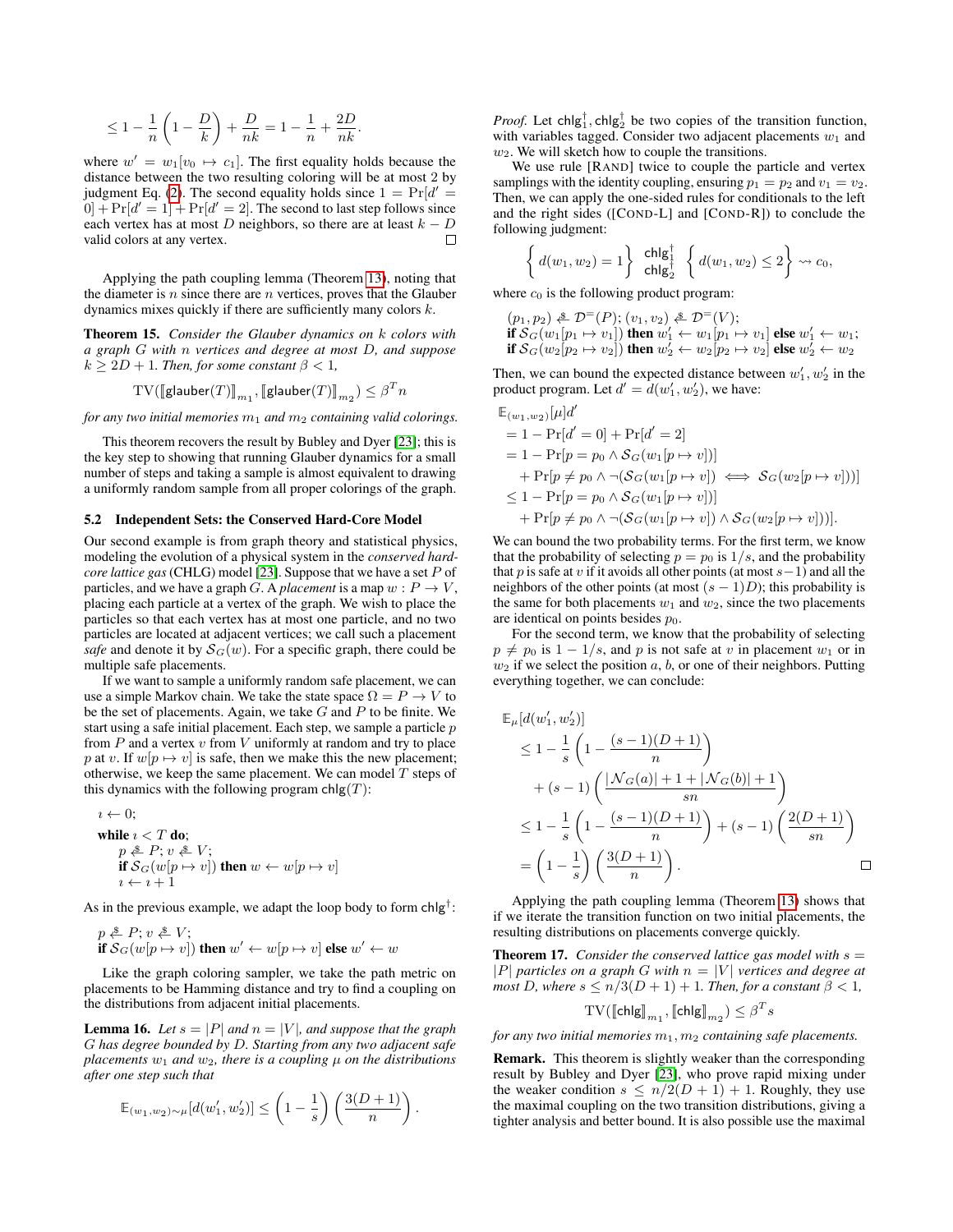coupling in  $\times$  pRHL, but the corresponding specification of the coupling distribution would be proved as part of soundness of the logic, rather than as a property of a probabilistic program.

# 6. Application: Loop Optimizations

Program equivalence is one of the original motivation for relational program logics [\[17\]](#page-12-14). In this section, we demonstrate the effectiveness of our logic using several examples of exact and approximate program equivalence. Our first example is a loop transformation which originates from the literature on parallelizing compilers but also has applications in computer-aided cryptography. Our second example is drawn from the recent literature on approximate computing, and is an instance of loop perforation.

#### 6.1 Loop Strip-Mining

Loop *strip-mining* (or *loop sectioning*) is a transformation that turns a loop into a nested loop. While the transformation originates from literature on parallelizing compilers and is primarily used to take advantage of vectorized instructions, it is also useful for formally proving the computational security of certain cryptographic constructions. The following example, Fig. [7,](#page-10-0) is inspired from a proof of indistinguishability of the SHA3 hash function [\[24\]](#page-12-15).[4](#page-10-1) Using the rule for while loops, we can prove the following:

$$
\left\{ x_1 = x_2 \right\} \begin{array}{c} c_1 \\ c_2 \end{array} \left\{ x_1 = x_2 \right\} \rightsquigarrow c
$$

The crux of the proof is applying the [WHILE] rule with  $k_1 = 1$ and  $k_2 = M$ , and  $e = i_1 \lt N$ , and  $p_0 = \top$ , and  $p_1 = p_2 = \bot$ and an invariant  $\Psi$  which strengthens the assertion  $x_1 = x_2$  mainly by adding  $l_2 = i_1 \cdot M$ . Side conditions using  $p_1$  and  $p_2$  are trivial to prove (using the FALSE rule) since they have  $\perp$  in hypothesis. It remains to check the premise for for  $p_0$ , but we now have two synchronized loops; we can use the [STRUCT] rule to remove the conditional on  $p_0$  which is always true in this case.

## 6.2 Loop Perforation

Loop perforation [\[44,](#page-13-11) [51\]](#page-13-12) is a program transformation that delivers good trade-offs between performance and accuracy, and is practical in many applications, including image and audio processing, simulations and machine-learning. Informally, loop perforation transforms a loop that performs  $n$  iterations of its body into a loop that performs  $m < n$  iterations of its body, followed by a simple post-processing statement. Figure [8](#page-10-2) shows an example of loop perforation inspired from a financial analysis application, called swaptions. In this example, every other loop iteration is skipped, and the post-processing statement simply multiplies by 2 the value s computed by the optimized loop. As for the previous example, we can prove the following judgment:

$$
\left\{\top\right\} \begin{array}{c} c_1 \\ c_2 \end{array} \left\{s_1 = s_2\right\} \rightsquigarrow c
$$

The product program can be built using the [WHILE] rule. We use  $e = i_1 < 2 \cdot n$ ,  $p_0 = \top$ ,  $p_1 = p_2 = \bot$  and  $k_1 = 2$  and  $k_2 = 1$ , and the invariant is  $i_1 = 2 \cdot i_2$ . The invariant allows to show, using the [STRUCT] rule, that the loop on  $k_1$  (denoted by  $c_1^{e_1,k_1}$  in [WHILE]) perform exactly 2 iterations. Using the product, one can also analyze the (probabilistic) accuracy rate of the transformed program, using concentration bounds to achieve a more precise bound.

Finally, in some applications the number of iterations performed by the perforated loop is probabilistic; for instance, the program

```
Nested loop:
i_1 \leftarrow 0;
 while i_1 < N do
      j_1 \leftarrow 0;while j_1 < M do
           l_1 \leftarrow i_1 \cdot M + j;r_1 \triangleq \mu;
           x_1 \leftarrow f(l_1, x_1, r_1);j_1 \leftarrow j_1 + 1;i_1 \leftarrow i_1 + 1;l_1 \leftarrow N \cdot M:
                                               Single loop:
                                                  l_2 \leftarrow 0;
                                                   while l_2 < N \cdot M do
                                                     i_2 \leftarrow l_2 / M;j_2 \leftarrow l_2 \mathcal{C}_0 M;r_2 \triangleq \mu;
                                                       x_2 \leftarrow f(l_2, x_2, r_2);l_2 \leftarrow l_2 + 1;i_2 \leftarrow N;j_2 \leftarrow M;
```
Product program:

```
i_1 \leftarrow 0; i_2 \leftarrow 0;while i_1 < N do
   j_1 \leftarrow 0;while \eta_1 < M do
         l_1 \leftarrow i_1 \cdot M + j_1;i_2 \leftarrow l_2/M; j_2 \leftarrow l_2 \% M;
          (r_1, r_2) \triangleq \mathcal{D}^=(\mu);x_1 \leftarrow f(l_1, x_1, r_1); x_2 \leftarrow f(l_2, x_2, r_2);j_1 \leftarrow j_1 + 1; l_2 \leftarrow l_2 + 1;i_1 \leftarrow i_1 + 1;l_1 \leftarrow N \cdot M; \; i_2 \leftarrow N; \; \gamma_2 \leftarrow M;
```

```
Figure 7. Loop strip-mining
```
Original program:

 $s_1 \leftarrow 0;$ for  $(i_1 \leftarrow 0, i_1 < 2 \cdot n, i_1 \leftarrow i_1 + 1)$  do  $x_1 \triangleq \mu; s_1 \leftarrow s_1 + x_1;$ Perforated program:  $s_2 \leftarrow 0;$ for  $(i_2 \leftarrow 0, i_2 < n, i_2 \leftarrow i_2 + 1)$  do  $x_2 \& \mu; s_2 \leftarrow s_2 + x_2;$  $s_2 \leftarrow 2 \cdot s_2$ ; Product program:  $s_1 \leftarrow 0; s_2 \leftarrow 0; t_1 \leftarrow 0; t_2 \leftarrow 0;$ while  $i_1 < 2 \cdot n$  do  $x_1, x_2 \triangleq \mathcal{D}^=(\mu);$  $s_1 \leftarrow s_1 + x_1$ ;  $s_2 \leftarrow s_2 + x_2$ ;  $i_1 \leftarrow i_1 + 1;$  $x_1 \triangleq \mu; s_1 \leftarrow s_1 + x_1;$  $i_1 \leftarrow i_1 + 1; i_2 \leftarrow i_2 + 1;$  $s_2 \leftarrow 2 \cdot s_2$ ;

## <span id="page-10-2"></span>Figure 8. Loop perforation

 $k \triangleq$  factors $(n)$ ;  $s \leftarrow 0$ ; for  $(i \leftarrow 0, i \leftarrow n, i \leftarrow i + k)$  do  $x \triangleq \mu$ ;  $s \leftarrow s + x$ ;  $s \leftarrow k \cdot s$ ;

selects uniformly at random a factor  $k$  of the original number  $n$  of iterations, and performs  $n/k$  iterations. It is possible to relate the original and the perforated loop, using the [WHILE] rule as before.

## 6.3 Other Optimizations and Program Transformations

Barthe et al. [\[6\]](#page-12-8) define an inductive method for building valid product programs, and use their method for validating instances of loop optimizations. Their method combines a rule for each program construction and a rule akin to our [STRUCT] rule. Despite this similarity, the two methods are fundamentally different: their treatment

<span id="page-10-1"></span> $4$  for simplicity, the programs use an operator  $f$  which takes randomness as an argument (note that the value  $r$  is sampled immediately before the assignment using  $f$ ), although in the proof of the SHA3 hash function  $f$  is a procedure call whose body performs random samplings.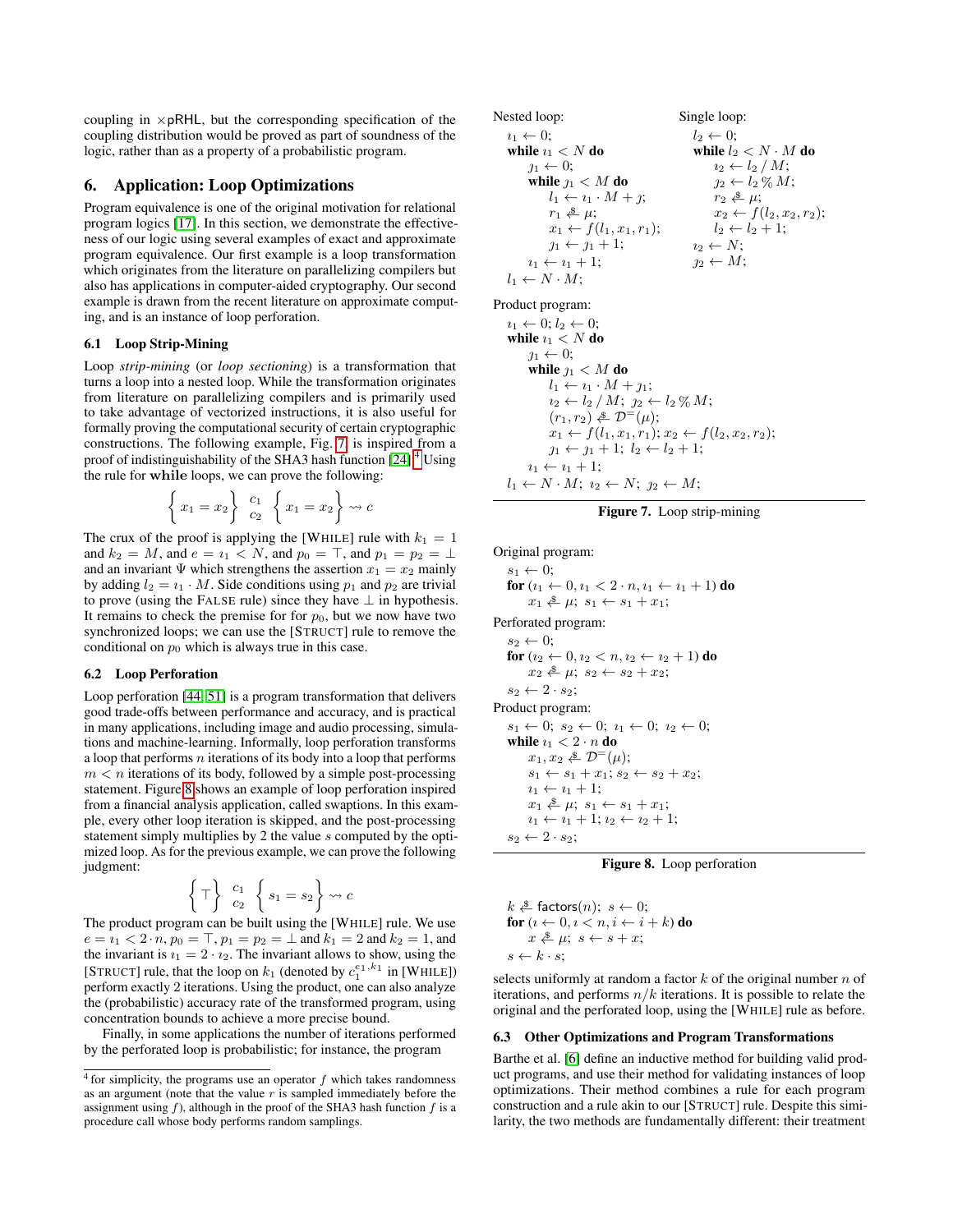of while loops is restricted to synchronized executions. As a consequence, their structural rule is based on a more advanced refinement relation between programs. Nevertheless, we can reproduce all their examples in our formalism, taking advantage of our more powerful rule for loops.

# 7. Related Work

Relational logics can be seen as a proof-theoretical counterpart of semantics-based relational methods such as logical relations. Under this view, our logic bears strong similarities with proof-relevant logical relations [\[18\]](#page-12-16). As for proof-relevant logical relations, we expect that manipulating explicit witnesses rather than existentially quantified can help developing meta-theoretical studies of our logic.

Much of the recent work on product programs and relational logics has been motivated by applications to security and compiler correctness. For instance, Barthe et al. [\[4\]](#page-12-17) explore self-composition for a variety of programming languages and show that it induces a sound and complete reduction of an information flow policy to a safety property. Independently, Darvas et al. [\[27\]](#page-12-18) consider self-composition and deductive verification based on dynamic logic, also for verifying information flow policies. Later, Terauchi and Aiken [\[53\]](#page-13-13) introduce the class of 2-safety properties and show a reduction from 2-safety to safety of the self-composed program. Their reduction is more efficient than self-composition as it selectively applies self-composition or a synchronous product construction akin to cross-products (described below). Further improvements appear in Kovács et al. [\[35\]](#page-12-19), Müller et al. [\[46\]](#page-13-14). In a related work, Beringer and Hofmann [\[20\]](#page-12-20) observe that one can encode 2-safety properties in standard Hoare logic, provided that assertions are sufficiently expressive to model the denotational semantics of programs. Beringer [\[19\]](#page-12-21) further refines this approach, by introducing the notion of relational decomposition.

Zaks and Pnueli [\[57\]](#page-13-5) define a cross-product construction, which is well-suited for reasoning about programs with identical controlflow. Barthe et al. [\[6\]](#page-12-8) generalize the notion of cross-product by proposing a more general notion of product program which subsumes self-composition and cross-products, and show how it enables validation of common loop optimizations. Specifically, they define an inductive relation for proving that  $c$  is a valid product for  $c_1$ and  $c_2$ ; informally, their rules closely follow those of our system (for deterministic constructs), except for the general rule for while loops; instead, they use a rule that is closer to the pRHL rule, and a rule akin to our [STRUCT] rule, with a much stronger relationship between programs in order to compensate for the lack of generality of their rule. Barthe et al. [\[14\]](#page-12-22) carry a more precise study of the relative expressiveness of product program constructions and relational program logics. In a different thread of work, Barthe et al. [\[8\]](#page-12-23) generalize the notion of product program so that it supports verification of refinement properties (modeled by universal quantification over runs of the first program and existential quantification over runs of the second program), as well as the 2-safety properties (modeled by universal quantification over runs of the first and the second programs). These constructions are focused on non-probabilistic programs. Motivated by applications to differential privacy, Barthe et al. [\[11\]](#page-12-24) define a specialized product construction from probabilistic programs to deterministic programs, so that the original program is differentially private, provided its deterministic product program satisfies some Hoare specification. To the best of our knowledge, this is the sole product construction that goes from a probabilistic language to a deterministic one.

Benton [\[17\]](#page-12-14) and Yang [\[56\]](#page-13-15) were among the first to consider relational program logics that support direct reasoning about two programs. Benton [\[17\]](#page-12-14) introduces Relational Hoare Logic, proves correctness of several program transformations, and soundly embeds a type system for information flow security into his logic. Yang [\[56\]](#page-13-15) defines Relational Separation Logic and proves the equivalence between Depth-First Search and the Schorr-Waite algorithm. Barthe et al. [\[5\]](#page-12-3) develop probabilistic Relational Hoare Logic, and use it for proving computational security of cryptographic constructions. In a follow-up work, Barthe et al. [\[7\]](#page-12-5) develop an approximate variant of probabilistic Relational Hoare Logic, and verify differential privacy of several algorithms. More recently, Sousa and Dillig [\[52\]](#page-13-16) propose Cartesian Hoare Logic, an extension of relational Hoare logic to an arbitrary finite number of executions.

Several authors have considered relational logics for higher-order programs. Nanevski et al. [\[47\]](#page-13-17) develop a relational logic to reason about information flow properties of a higher-order language with mutable state. Ghani et al. [\[31\]](#page-12-25) introduce a relational type theory, and a supporting categorical model, for reasoning about parametricity. Barthe et al. [\[10\]](#page-12-26) propose a relational extension of a subset of the F ∗ ; in a follow-up work, Barthe et al. [\[13\]](#page-12-27) combine a relational refinement type system with a graded monad which they use for modeling differentially private computations.

There are several works that develop more specialized program logics for analyzing relational properties of programs. For instance, Amtoft et al. [\[2\]](#page-12-28) introduce independence assertions and a supporting program logic for proving information flow security. In a similar way, Chaudhuri et al. [\[26\]](#page-12-29) propose a logical approach for proving continuity properties of programs, and Carbin et al. [\[25\]](#page-12-30) develop a logical approach for reasoning about the reliability of approximate computation.

Further afield, there has been a significant amount of work on semantical methods for probabilistic programs and processes initiated by Kozen [\[36\]](#page-13-6), see e.g. [\[21,](#page-12-31) [38,](#page-13-18) [40,](#page-13-19) [49\]](#page-13-20) for some recent developments. In conjunction with these semantics, research in deductive verification methods for non-relational properties of probabilistic programs is an active area of research; examples include [\[28,](#page-12-12) [37,](#page-13-8) [45,](#page-13-9) [48\]](#page-13-10) to cite only a few systems.

# 8. Conclusion and Future Directions

We have introduced  $\times$  pRHL, a new program logic that deepens the connection between probabilistic couplings and relational verification of probabilistic programs in two different ways. First,  $\times$  pRHL broadens the class of couplings supported by relational verification. Second,  $\times$  pRHL derivations explicitly build a probabilistic product program, which can be used to analyze mixing times. We have shown the flexibility of our approach on several examples.

There is ample room for future work. On the theoretical side, it would be interesting to extend  $\times$  pRHL to handle continuous distributions as was recently done by Sato [\[50\]](#page-13-21) for apRHL. Also, we believe that we are just scratching the surface of probabilistic product programs; there should be many further applications, notably in relationship with path couplings, in domains such as Brownian motion [\[42\]](#page-13-1), molecular evolution [\[30\]](#page-12-32), and anonymity [\[32\]](#page-12-33). On the more practical side, it would be natural to integrate  $\times$  pRHL in EasyCrypt [\[9\]](#page-12-34), a proof-assistant used for reasoning about computational security of cryptographic constructions. We expect that several proofs of cryptographic constructions can be simplified using the new loop rule, and we are also planning to use the loop rule in an ongoing formalization of indifferentiability of the SHA3 standard for hash functions.

*Acknowledgments* This work benefited from discussions with Thomas Espitau and Ichiro Hasuo. We also thank the anonymous reviewers for their detailed comments, which improved earlier versions of this work. This work was partially supported by NSF grants TC-1065060 and TWC-1513694, and a grant from the Simons Foundation (#360368 to Justin Hsu).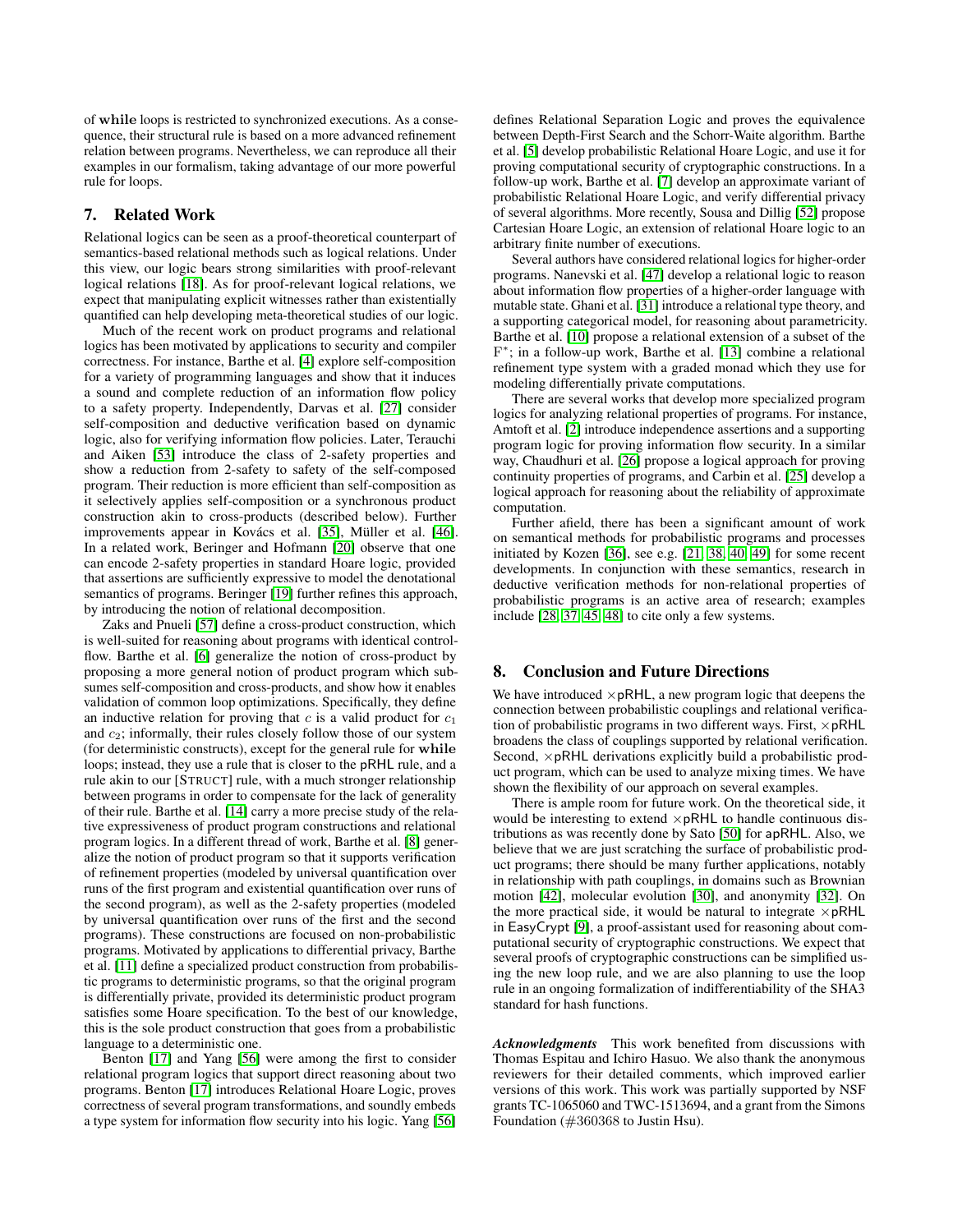# References

- <span id="page-12-7"></span>[1] D. J. Aldous and H. Thorisson. Shift-coupling. *Stochastic Processes and their Applications*, 44:1–14, 1993.
- <span id="page-12-28"></span>[2] T. Amtoft, S. Bandhakavi, and A. Banerjee. A logic for information flow in object-oriented programs. In *ACM SIGPLAN–SIGACT Symposium on Principles of Programming Languages (POPL), Charleston, South Carolina*, pages 91–102, 2006.
- <span id="page-12-13"></span>[3] L. Avena, M. Heydenreich, F. den Hollander, E. Verbitskiy, and W. van Zuijlen. [Random walks \(lecture notes\).](http://websites.math.leidenuniv.nl/probability/lecturenotes/RandomWalks.pdf) Technical report, Mathematical Institute, Leiden University.
- <span id="page-12-17"></span>[4] G. Barthe, P. D'Argenio, and T. Rezk. Secure information flow by self-composition. In *IEEE Computer Security Foundations Workshop (CSFW), Pacific Grove, California*, pages 100–114, 2004.
- <span id="page-12-3"></span>[5] G. Barthe, B. Grégoire, and S. Zanella-Béguelin. [Formal certification](http://certicrypt.gforge.inria.fr/2013.Journal.pdf) [of code-based cryptographic proofs.](http://certicrypt.gforge.inria.fr/2013.Journal.pdf) In *ACM SIGPLAN–SIGACT Symposium on Principles of Programming Languages (POPL), Savannah, Georgia*, pages 90–101, New York, 2009.
- <span id="page-12-8"></span>[6] G. Barthe, J. M. Crespo, and C. Kunz. Relational verification using product programs. In *International Symposium on Formal Methods (FM), Limerick, Ireland*, volume 6664 of *Lecture Notes in Computer Science*, pages 200–214. Springer-Verlag, 2011.
- <span id="page-12-5"></span>[7] G. Barthe, B. Köpf, F. Olmedo, and S. Z. Béguelin. Probabilistic relational reasoning for differential privacy. In *ACM SIGPLAN– SIGACT Symposium on Principles of Programming Languages (POPL), Philadelphia, Pennsylvania*, pages 97–110, 2012.
- <span id="page-12-23"></span>[8] G. Barthe, J. M. Crespo, and C. Kunz. Beyond 2-safety: Asymmetric product programs for relational program verification. In *Symposium on the Logical Foundations of Computer Science (LFCS), San Diego, California*, volume 7734 of *Lecture Notes in Computer Science*, pages 29–43. Springer-Verlag, 2013.
- <span id="page-12-34"></span>[9] G. Barthe, F. Dupressoir, B. Grégoire, C. Kunz, B. Schmidt, and P. Strub. Easycrypt: A tutorial. In *Foundations of Security Analysis and Design VII (FOSAD)*, volume 8604 of *Lecture Notes in Computer Science*, pages 146–166. Springer-Verlag, 2013. Tutorial Lectures.
- <span id="page-12-26"></span>[10] G. Barthe, C. Fournet, B. Grégoire, P. Strub, N. Swamy, and S. Z. Béguelin. [Probabilistic relational verification for cryptographic im](http://doi.acm.org/10.1145/2535838.2535847)[plementations.](http://doi.acm.org/10.1145/2535838.2535847) In *ACM SIGPLAN–SIGACT Symposium on Principles of Programming Languages (POPL), San Diego, California*, pages 193–206, 2014.
- <span id="page-12-24"></span>[11] G. Barthe, M. Gaboardi, E. J. Gallego Arias, J. Hsu, C. Kunz, and P.-Y. Strub. [Proving differential privacy in Hoare logic.](http://arxiv.org/abs/1407.2988) In *IEEE Computer Security Foundations Symposium (CSF), Vienna, Austria*, pages 411–424, 2014.
- <span id="page-12-2"></span>[12] G. Barthe, T. Espitau, B. Grégoire, J. Hsu, L. Stefanesco, and P.-Y. Strub. [Relational reasoning via probabilistic coupling.](http://arxiv.org/abs/1509.03476) In *International Conference on Logic for Programming, Artificial Intelligence and Reasoning (LPAR), Suva, Fiji*, volume 9450 of *Lecture Notes in Computer Science*, pages 387–401. Springer-Verlag, 2015.
- <span id="page-12-27"></span>[13] G. Barthe, M. Gaboardi, E. J. G. Arias, J. Hsu, A. Roth, and P. Strub. Higher-order approximate relational refinement types for mechanism design and differential privacy. In *ACM SIGPLAN–SIGACT Symposium on Principles of Programming Languages (POPL), Mumbai, India*, pages 55–68, 2015.
- <span id="page-12-22"></span>[14] G. Barthe, J. M. Crespo, and C. Kunz. Product programs and relational program logics. *Journal of Logical and Algebraic Methods in Programming*, 2016.
- <span id="page-12-4"></span>[15] G. Barthe, M. Gaboardi, B. Grégoire, J. Hsu, and P.-Y. Strub. [Proving](http://arxiv.org/abs/1601.05047) [differential privacy via probabilistic couplings.](http://arxiv.org/abs/1601.05047) In *IEEE Symposium on Logic in Computer Science (LICS), New York, New York*, 2016.
- <span id="page-12-11"></span>[16] G. Barthe, M. Gaboardi, B. Grégoire, J. Hsu, and P.-Y. Strub. [A program](http://arxiv.org/abs/1602.05681) [logic for union bounds.](http://arxiv.org/abs/1602.05681) In *International Colloquium on Automata, Languages and Programming (ICALP), Rome, Italy*, volume 55 of *Leibniz International Proceedings in Informatics*, pages 107:1–107:15. Schloss Dagstuhl–Leibniz Center for Informatics, 2016.
- <span id="page-12-14"></span>[17] N. Benton. Simple relational correctness proofs for static analyses and program transformations. In *ACM SIGPLAN–SIGACT Symposium on*

*Principles of Programming Languages (POPL), Venice, Italy*, pages 14–25, 2004.

- <span id="page-12-16"></span>[18] N. Benton, M. Hofmann, and V. Nigam. [Proof-relevant logical relations](http://dx.doi.org/10.1007/978-3-642-38946-7_6) [for name generation.](http://dx.doi.org/10.1007/978-3-642-38946-7_6) In *International Conference on Typed Lambda Calculi and Applications (TLCA), Eindhoven, The Netherlands*, volume 7941 of *Lecture Notes in Computer Science*, pages 48–60. Springer-Verlag, 2013.
- <span id="page-12-21"></span>[19] L. Beringer. Relational decomposition. In *Interactive Theorem Proving (ITP), Nijmegen, The Netherlands*, volume 6898 of *Lecture Notes in Computer Science*, pages 39–54. Springer-Verlag, 2011.
- <span id="page-12-20"></span>[20] L. Beringer and M. Hofmann. Secure information flow and program logics. In *IEEE Computer Security Foundations Symposium (CSF), Venice, Italy*, pages 233–248, 2007.
- <span id="page-12-31"></span>[21] A. Bizjak and L. Birkedal. Step-indexed logical relations for probability. In *International Conference on Foundations of Software Science and Computation Structures (FoSSaCS), London, England*, volume 9034 of *Lecture Notes in Computer Science*, pages 279–294. Springer-Verlag, 2015.
- <span id="page-12-1"></span>[22] S. Brooks, A. Gelman, G. Jones, and X.-L. Meng. *Handbook of Markov Chain Monte Carlo*. CRC press, 2011.
- <span id="page-12-6"></span>[23] R. Bubley and M. Dyer. Path coupling: A technique for proving rapid mixing in Markov chains. In *IEEE Symposium on Foundations of Computer Science (FOCS), Miami Beach, Florida*, pages 223–231, 1997.
- <span id="page-12-15"></span>[24] A. Canteaut, T. Fuhr, M. Naya-Plasencia, P. Paillier, J. Reinhard, and M. Videau. [A unified indifferentiability proof for permutation- or block](http://eprint.iacr.org/2012/363) [cipher-based hash functions.](http://eprint.iacr.org/2012/363) *IACR Cryptology ePrint Archive*, 2012: 363, 2012.
- <span id="page-12-30"></span>[25] M. Carbin, D. Kim, S. Misailovic, and M. C. Rinard. Proving acceptability properties of relaxed nondeterministic approximate programs. In *ACM SIGPLAN Conference on Programming Language Design and Implementation (PLDI), Beijing, China*, pages 169–180, 2012.
- <span id="page-12-29"></span>[26] S. Chaudhuri, S. Gulwani, and R. Lublinerman. Continuity analysis of programs. In *ACM SIGPLAN–SIGACT Symposium on Principles of Programming Languages (POPL), Madrid, Spain*, pages 57–70, 2010.
- <span id="page-12-18"></span>[27] A. Darvas, R. Hähnle, and D. Sands. A theorem proving approach to analysis of secure information flow. In *Security in Pervasive Computing*, volume 3450 of *Lecture Notes in Computer Science*, pages 193–209. Springer-Verlag, 2005. Preliminary version in the informal proceedings of WITS 2003.
- <span id="page-12-12"></span>[28] J. den Hartog. *Probabilistic extensions of semantical models*. PhD thesis, Vrije Universiteit Amsterdam, 2002.
- <span id="page-12-9"></span>[29] P. Diaconis and D. Stroock. [Geometric bounds for eigenvalues of](http://dx.doi.org/10.1214/aoap/1177005980) [Markov chains.](http://dx.doi.org/10.1214/aoap/1177005980) *The Annals of Applied Probability*, 1(1):36–61, Feb. 1991.
- <span id="page-12-32"></span>[30] N. M. Dixit, P. Srivastava, and N. K. Vishnoi. A finite population model of molecular evolution: Theory and computation. *Journal of Computational Biology*, 19(10):1176–1202, 2012.
- <span id="page-12-25"></span>[31] N. Ghani, F. N. Forsberg, and A. Simpson. Comprehensive parametric polymorphism: Categorical models and type theory. In *International Conference on Foundations of Software Science and Computation Structures (FoSSaCS), Eindhoven, The Netherlands*, volume 9634 of *Lecture Notes in Computer Science*, pages 3–19. Springer-Verlag, 2016.
- <span id="page-12-33"></span>[32] M. Gomulkiewicz, M. Klonowski, and M. Kutylowski. Rapid mixing and security of Chaum's visual electronic voting. In *European Symposium on Programming on Research in Computer Security (ESORICS), Gjøvic, Norway*, volume 2808 of *Lecture Notes in Computer Science*, pages 132–145. Springer-Verlag.
- <span id="page-12-0"></span>[33] M. Jerrum. [A very simple algorithm for estimating the number of](http://dx.doi.org/10.1002/rsa.3240070205) k[-colorings of a low-degree graph.](http://dx.doi.org/10.1002/rsa.3240070205) *Random Structures and Algorithms*, 7(2):157–166, 1995.
- <span id="page-12-10"></span>[34] M. Jerrum and A. Sinclair. [Approximating the permanent.](http://dx.doi.org/10.1137/0218077) *SIAM Journal on Computing*, 18(6):1149–1178, 1989.
- <span id="page-12-19"></span>[35] M. Kovács, H. Seidl, and B. Finkbeiner. Relational abstract interpretation for the verification of 2-hypersafety properties. In *ACM SIGSAC Conference on Computer and Communications Security (CCS), Berlin, Germany*, pages 211–222, 2013.